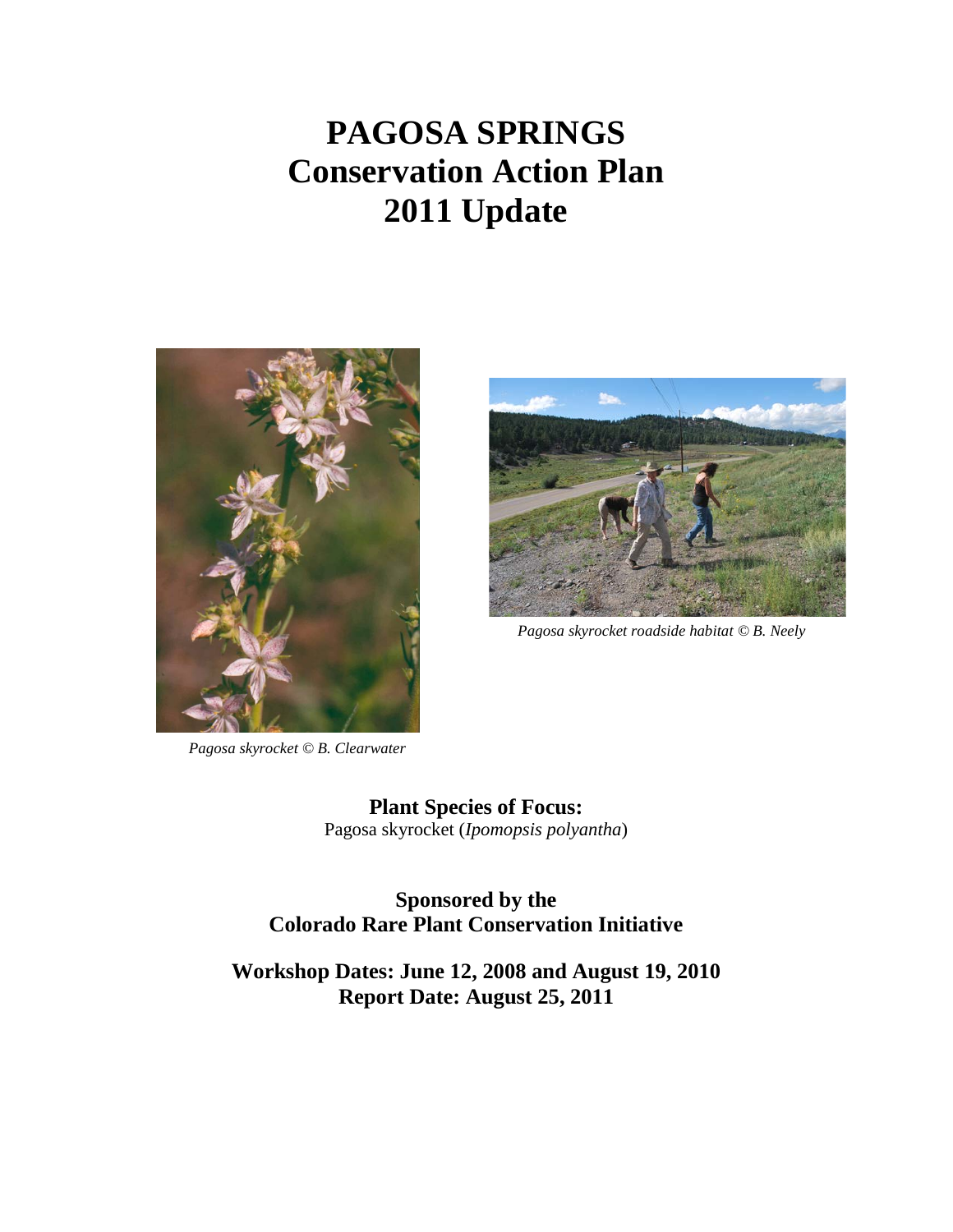# **Table of Contents**

| III. Pagosa Springs Park Priority Action Area and Associated Rare Plants  4           |  |
|---------------------------------------------------------------------------------------|--|
|                                                                                       |  |
|                                                                                       |  |
|                                                                                       |  |
|                                                                                       |  |
|                                                                                       |  |
|                                                                                       |  |
|                                                                                       |  |
|                                                                                       |  |
| Attachment 1. Additional key species and plant communities in the Pagosa Springs area |  |
|                                                                                       |  |

Neely, B., P. Lyon, S. Panjabi, and B. Kuhn. 2011. Pagosa Springs: Conservation Action Plan 2011 Update. Prepared by The Nature Conservancy and the Colorado Natural Heritage Program. Unpublished report prepared for the National Fish and Wildlife Foundation.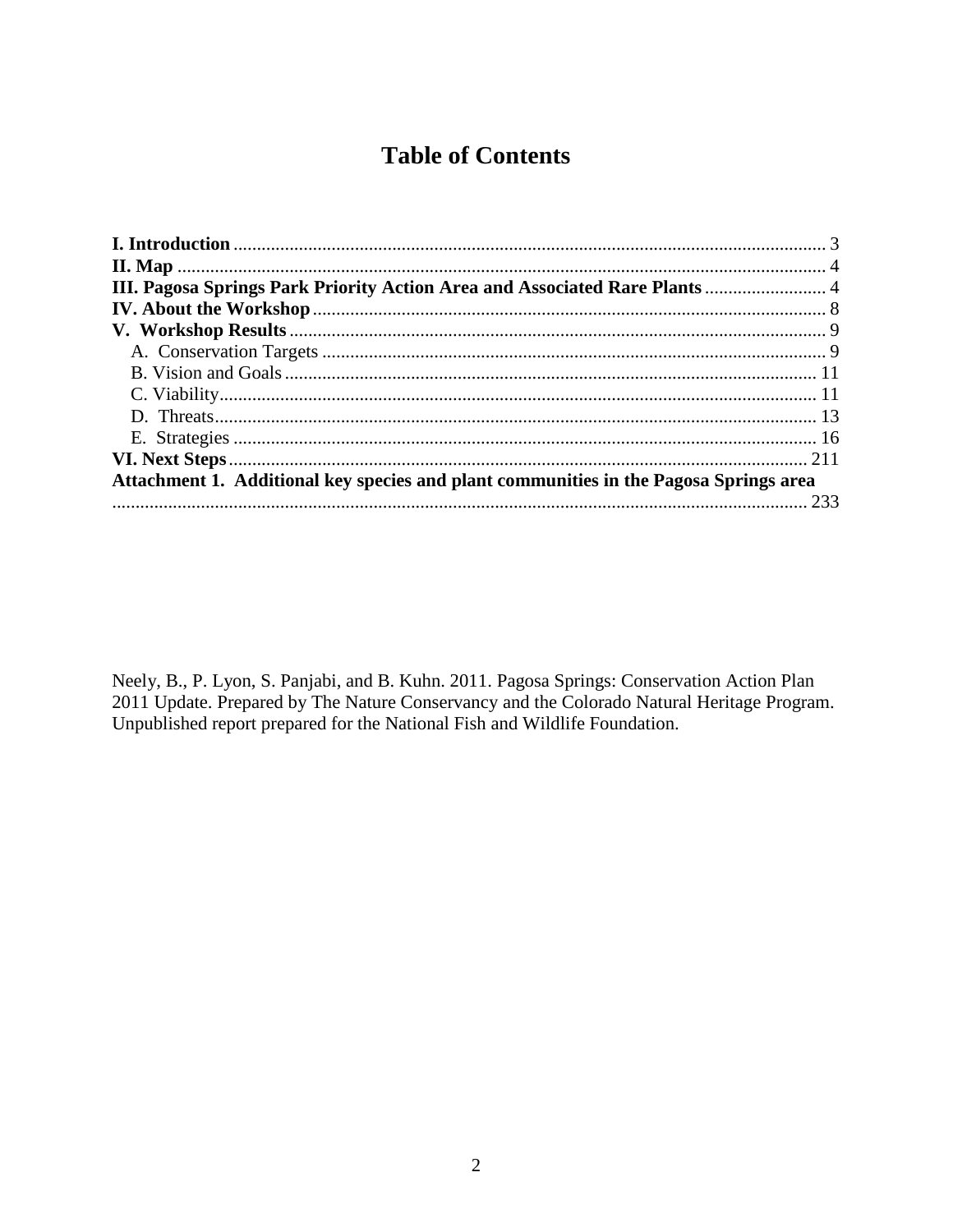# <span id="page-2-0"></span>**I. Introduction**

The Rare Plant Conservation Initiative (RPCI) is a diverse partnership of public and private organizations dedicated to conserving Colorado's natural heritage by improving the protection and stewardship of the state's most imperiled plants. With funding from National Fish and Wildlife Foundation, RPCI developed the statewide Colorado Rare Plant Conservation Strategy (Neely et al. 2009) and is working with partners to identify site-specific strategies in areas with the most imperiled species and a reasonable likelihood of conservation success. RPCI led conservation action planning workshops with local partners in 2008 and 2010 to identify conservation strategies in Priority Action Areas for Colorado's most imperiled plants.

The Pagosa skyrocket (*Ipomopsis polyantha*), listed as endangered by the US Fish and Wildlife Service (FWS) effective August 26, 2011 (FWS 2011a) and ranked as critically imperiled (G1) by the Colorado Natural Heritage Program, is endemic to the Pagosa Springs Priority Action Area. Located primarily in Archuleta and Hinsdale counties, the Action Area includes all known occurrences of the Pagosa skyrocket, as well as significant occurrences of two other globally imperiled (G2) plants: Pagosa bladderpod (*Lesquerella pruinosa*) and Gray's townsend daisy (*Townsendia glabella)*. The Pagosa skyrocket is only known from the immediate vicinity of Pagosa Springs, and nowhere else in the world, despite extensive searches by botanists over the past 25 years. The species is at risk of extinction due to its narrow range and the fact that its range overlaps with the town of Pagosa Springs and associated residential and commercial development.

This document identifies conservation strategies and actions for Pagosa skyrocket, based on an assessment of the plant's viability and threats by participants of an initial June 2008 workshop and an August 2010 follow-up workshop. The primary audience is intended to be the workshop participants and other stakeholders interested in helping to implement the strategies.

<span id="page-2-1"></span>Since the 2008 workshop, the FWS proposed listing of the Pagosa skyrocket on June 23, 2010, and published the final rule to list the species as endangered on July 27, 2011. They also provided funding, with the Colorado Natural Areas Program, for Ecosphere Environmental Services (Ecosphere), a local contractor, to do monitoring, outreach, and private landowner contacts, with the overarching purpose of protecting and better understanding the life and history of the Pagosa skyrocket. The FWS and Ecosphere also worked with the state's Partners for Wildlife Program to fence out livestock grazing on one private property. The Colorado Department of Transportation has been conducting annual training for field maintenance crews about the Pagosa skyrocket and has marked no spray/mowing zones. Amy Greer conducted a pollination study for 4H. The RPCI held a workshop on August 19, 2010 to assess progress towards conservation action plan implementation, update viability, threats and strategies, and determine priorities and roles for the Pagosa Springs Important Plant Area. RPCI also conducted private parcel prioritization to determine/identify high priority private parcels for the conservation of the Pagosa skyrocket and communicated results to the local conservation organizations.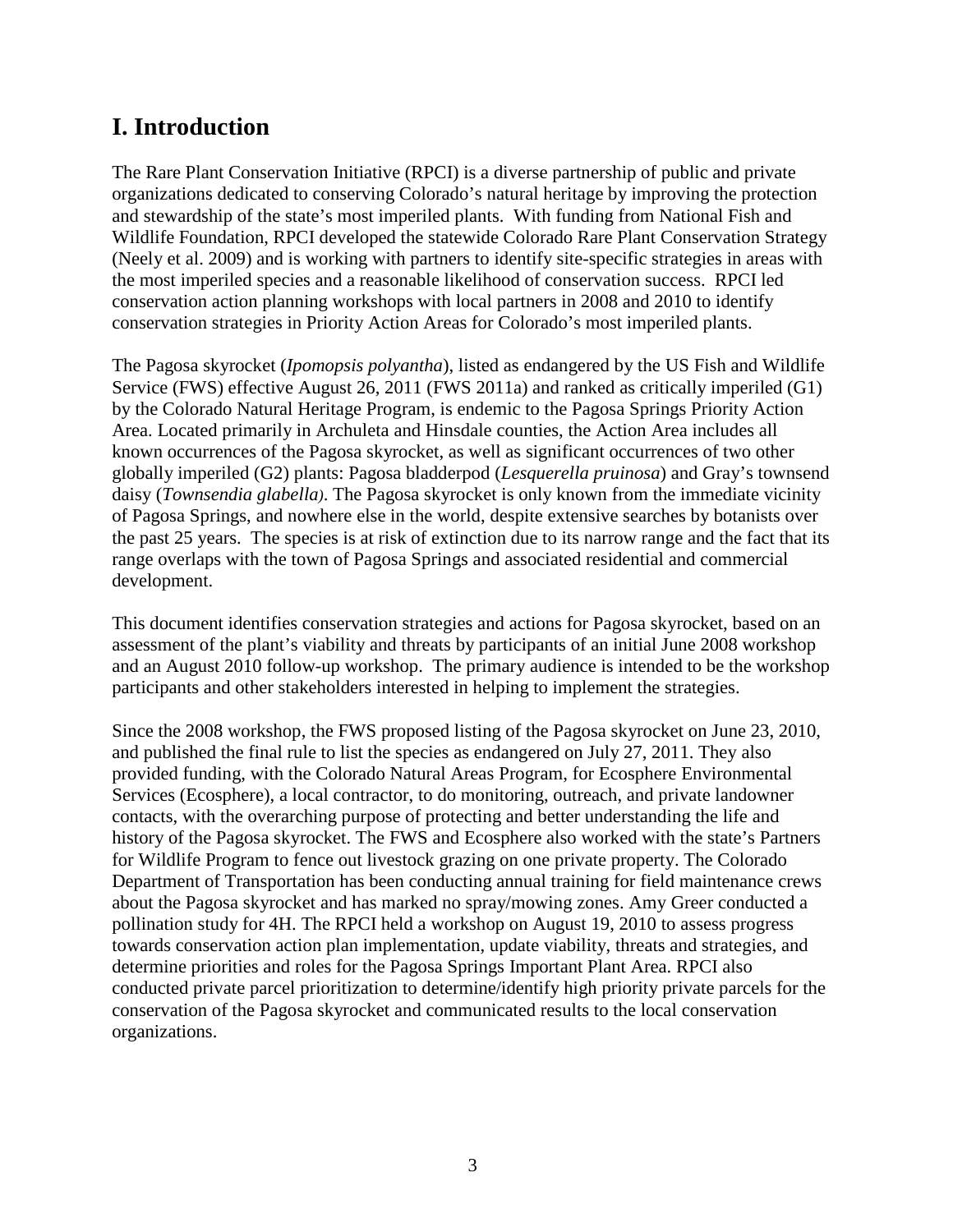# **II. Map**

All known occurrences of the Pagosa skyrocket and most of the Colorado occurrences of the Pagosa bladderpod and Gray's Townsend daisy occur within the Pagosa Priority Action Area, shown below.



# <span id="page-3-0"></span>**III. Pagosa Springs Priority Action Area and Associated Rare Plants**

This document focuses on rare plants within the Pagosa Springs Priority Action Area as identified by the Colorado RPCI. A Priority Action Area is an area needing immediate conservation action to prevent the need for listing, extinction, or further losses of imperiled plant species. Selection was based on the level of imperilment of rare plant species, quality of the occurrences, urgency of the management and protection actions, and other opportunities such as funding and land ownership patterns. These areas are based on the Potential Conservation Areas identified by the Colorado Natural Heritage Program, at Colorado State University, with input by the RPCI and the Rare Plant Technical Committee (RPTC).

Located primarily in Archuleta and Hinsdale counties, the Pagosa Springs Priority Action Area includes all known occurrences of the Pagosa skyrocket (*Ipomopsis polyantha;* G1, listed as endangered under the Endangered Species Act effective August 27, 2011).

Although the focus of the workshop was on the Pagosa skyrocket due to its imperilment, future planning efforts should include the two globally imperiled plants (frosty bladderpod and Gray's Townsend daisy) and other significant species and plant communities in this area (See Attachment 1).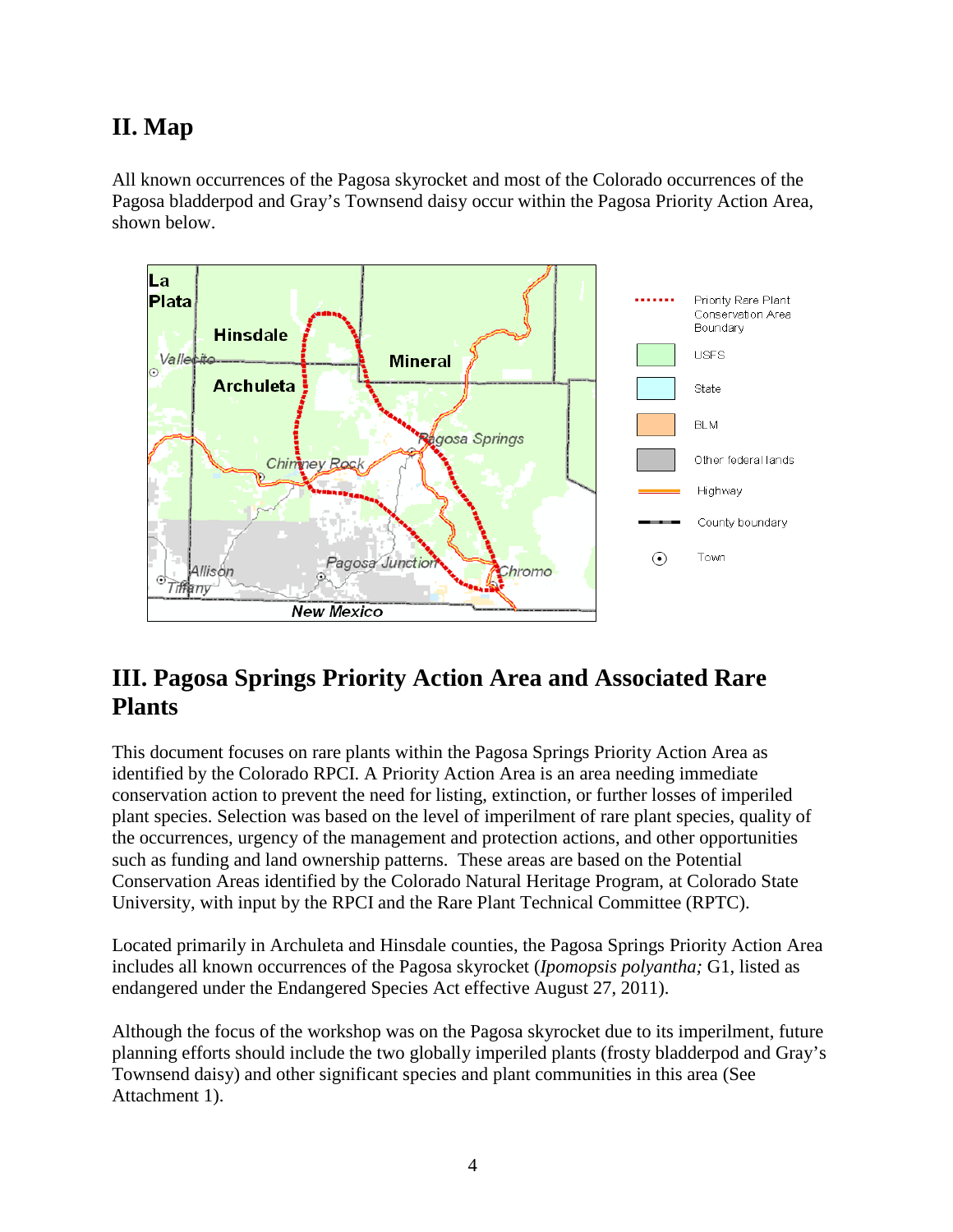| <b>Common</b>                                 | <b>Scientific</b>             | 1. Sloomly imperited plants allows the figure of a springs I florid<br>Known                      | <b>Global</b>  | <b>Status</b>                                              | <b>CNHP Rare Plant</b>                                                                                                         |
|-----------------------------------------------|-------------------------------|---------------------------------------------------------------------------------------------------|----------------|------------------------------------------------------------|--------------------------------------------------------------------------------------------------------------------------------|
| name                                          | name                          | occurrences                                                                                       | rank*          |                                                            | <b>Field Guide Link</b>                                                                                                        |
| Focus of the workshop and this document       |                               |                                                                                                   |                |                                                            |                                                                                                                                |
| Pagosa gilia;<br>Pagosa<br>skyrocket          | <i>Ipomopsis</i><br>polyantha | 2 in the world,<br>limited to the<br>Pagosa Priority<br>Action Area.                              | G <sub>1</sub> | Listed as<br>Endangered<br>effective<br>August 27,<br>2011 | <b>CNHP Rare Plant Field</b><br>Guide<br>http://www.cnhp.colost<br>ate.edu/download/proje<br>cts/rareplants/pdfs/2325<br>3.pdf |
|                                               |                               | Other important rare plants - focus of future efforts                                             |                |                                                            |                                                                                                                                |
| Pagosa<br>bladderpod;<br>frosty<br>bladderpod | Lesquerella<br>pruinosa       | 18 in the world, 17<br>of which are in<br>Colorado, all in the<br>Pagosa Priority<br>Action Area. | G2             | <b>BLM</b> and FS<br>sensitive                             | <b>CNHP Rare Plant Field</b><br>Guide<br>http://www.cnhp.colost<br>ate.edu/download/proje<br>cts/rareplants/pdfs/1892<br>7.pdf |
| Gray's<br>townsend daisy                      | Townsendia<br>glabella        | 21 in the world, 18<br>of which are in<br>Colorado, 9 are in<br>the Pagosa Action<br>Area.        | G <sub>2</sub> | None                                                       | Not yet included in<br>guide.                                                                                                  |

**Table 1.** Globally imperiled plants known from the Pagosa Springs Priority Action Area.

\*G1 = critically imperiled. G2 = imperiled. For more detail on global ranks please visit the Colorado Natural Heritage Program's website at http://www.cnhp.colostate.edu/heritage.html.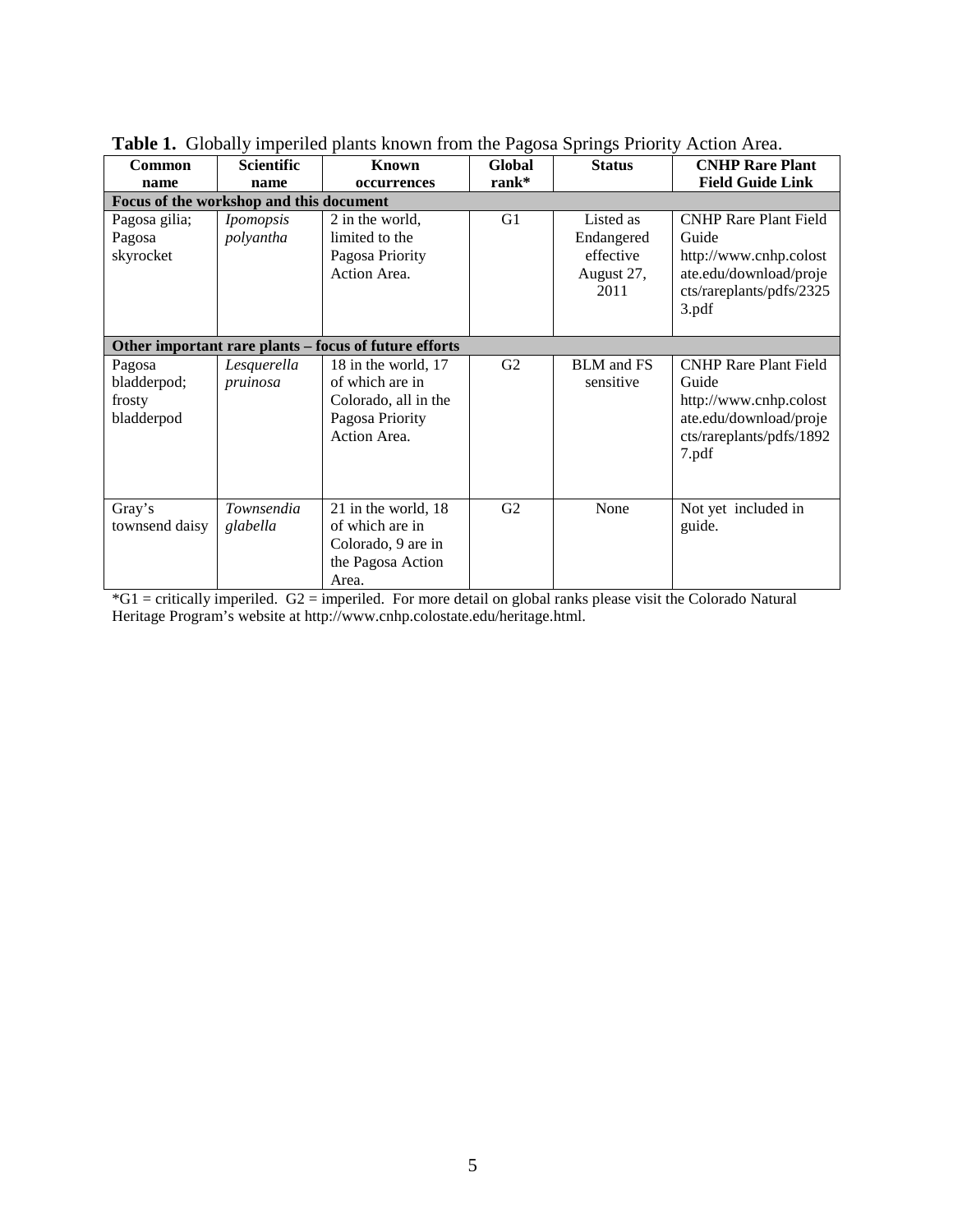#### *Ipomopsis polyantha* **(Pagosa skyrocket)**

#### **Taxonomy**

Class: Dicotyledoneae Order: Solanales Family*:* Polemoniaceae

### **Taxonomic Comments:** Sometimes

placed in the genus *Gilia*. As treated by Kartesz (1999), the plants sometimes called *Gilia brachysiphon* and *G. polyantha* var*. whitingii* are included here, without recognition of varieties or subspecies, but the species is considered by Kartesz to be endemic to Colorado. FWS tracks as *Ipomopsis polyantha*, but in a narrower sense, excluding the *brachysiphon* and *whitingii* plants. Colorado Natural Heritage Program botanists believe plants of their state (the typical variety) are distinct from those of New Mexico and Arizona (locality of var. *whitingii*).



*Ipomopsis polyantha.* Photo © Al Schneider, SW Colorado Wildflowers

#### **CNHP Ranking:** G1S1

**State/Federal Status:** Proposed for listing by FWS (2010). BLM and Forest Service sensitive species.

**Description and Phenology:** Anderson (1988) described *Ipomopsis polyantha* as follows: "Herbaceous perennial or possibly biennial (monocarpic) up to 30 to 60 cm (12 to 24 inches) tall, branched from near the base, with grayish deeply divided leaves with linear leaflets scattered up the stem. The inflorescences occur along the stem in the axils of the leaves as well as at the top of the stem. The white flowers may be flecked with purple dots and have short tubes with flaring lobes." These dots are occasionally so dense as to give the flower a pinkish or purplish hue (Colorado Natural Heritage Program 2003). The corolla is 10 mm long with a short throat (4.5 to 6.5 mm) and flaring lobes. The stamens are noticeably exserted. All members of *Ipomopsis* have tubiform or salverform flowers (Grant 1956, Grant 1959). Early flowering occurs during the first week of June. A few plants were observed at the Pagosa Springs population in late flower during the last week of August 1988, but most were dried up and/or no longer present. Jennings 1995). Since the plants are most conspicuous during flowering, the bestinventory period is late May to late July.

**Habitat Comments:** In Colorado, found on rocky clay soils of the Mancos Shale in the southern San Juan Mountains, typically on road shoulders where the soil has been disturbed. Highest densities are under *Pinus ponderosa* forests with montane grassland understory (Anderson 2004, Anderson 1988). 2073-2195 meters elevation.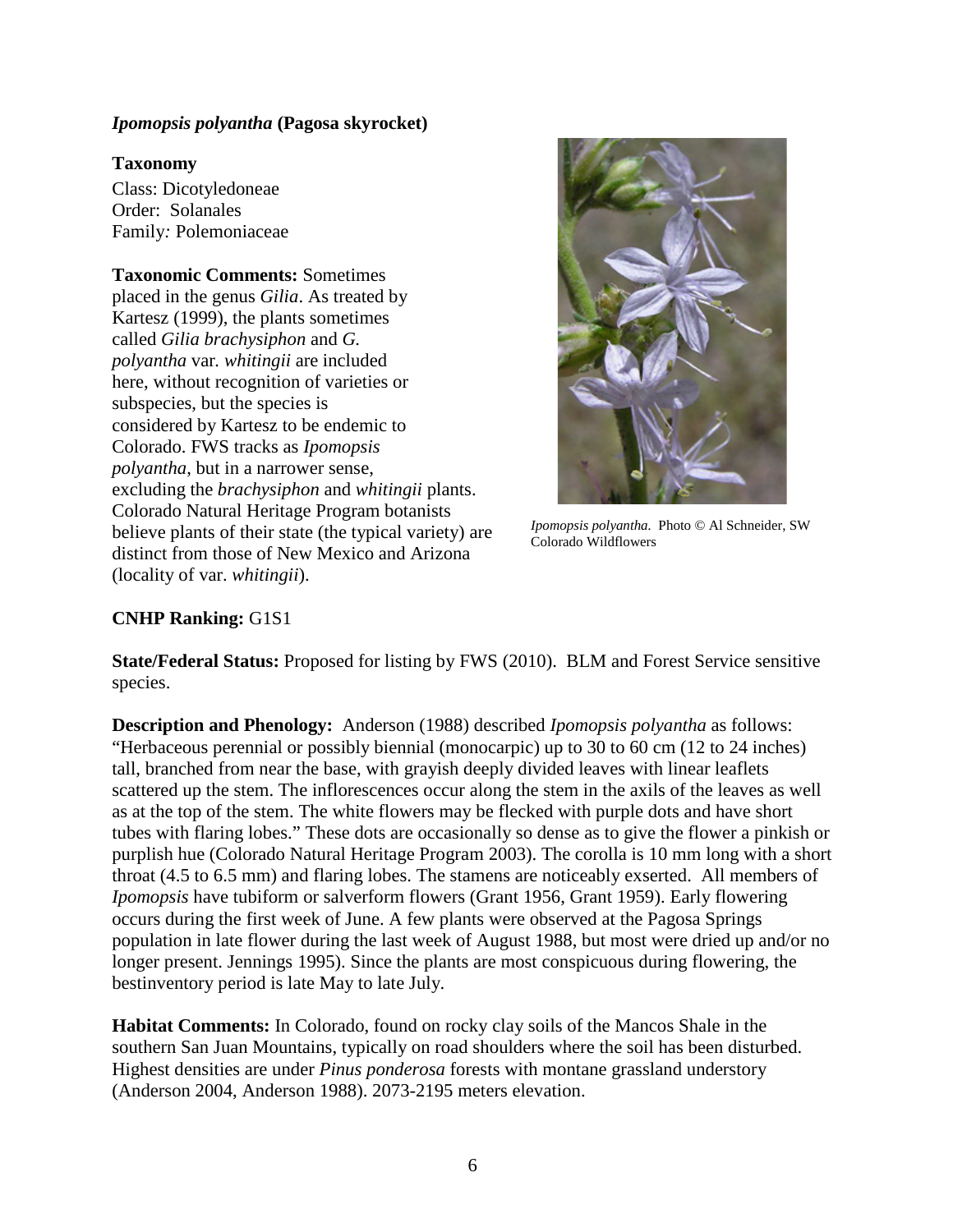**Global Range**: Known from Archuleta County in southern Colorado. It is considered a Colorado endemic when treated narrowly (as done here).

**State Range:** Archuleta County, in the Pagosa Springs area.

**Distribution/Abundance:** Estimates of the total number of plants are difficult to make, but they are expected to number several thousand individuals**.**

**Known Threats and Management Issues:** Residential and commercial developments are considered to be the primary threats to the species at this time (Anderson 2004, CNHP Scorecard 2006). The species is also threatened by livestock grazing, exotic species invasion, right-of-way management, effects of small population size, recreation, wildflower gathering, global climate change, and pollution. The entire global range of Pagosa skyrocket is planned for residential development in the Archuleta County Community Plan. Pagosa skyrocket does not tolerate heavy livestock grazing and is thus largely limited to highway rights-of-way and ungrazed properties. Given the serious nature of the threats to Pagosa skyrocket, it is among the most endangered species in Colorado (Anderson 2004).

**Potential Conservation Areas** with *Ipomopsis polyantha*: Mill Creek at Pagosa Springs and Stollsteimer Creek North.



Distribution in Colorado



Habitat of *Ipomopsis polyantha*. Photo © Al Schneider, SW Colorado Wildflowers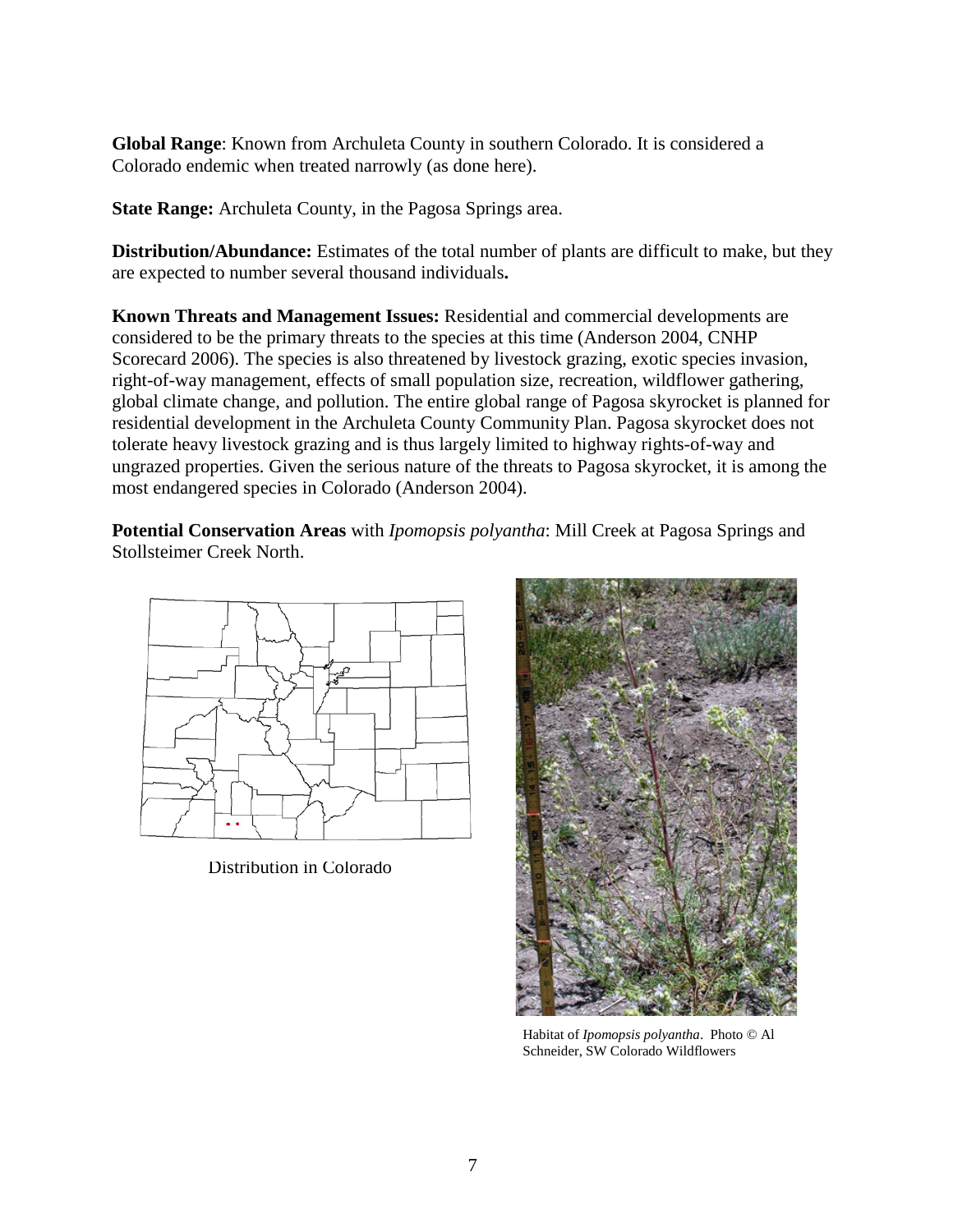# <span id="page-7-0"></span>**IV. About the Workshop**

**Purpose:** The objective of the initial workshop in July 2008 was to identify strategies and actions needed for conserving the Pagosa skyrocket, based on an assessment of the viability of and threats to its occurrences. The objectives of the August 2010 workshop were to assess progress towards implementation and update viability, threats and strategies of the 2008 Conservation Action Plan (CAP) for the Pagosa Springs Important Plant Area, as well as to determine priorities and roles. The participants of the second workshop also developed a vision and goals for the area and addressed potential impacts of climate change.

**Workshop dates:** June 12, 2008 and August 19, 2010

| <b>Name</b>                    | <b>Affiliation</b>                            |  |  |  |
|--------------------------------|-----------------------------------------------|--|--|--|
| <b>Attended</b>                |                                               |  |  |  |
| Sara Brinton                   | USFS, Pagosa District                         |  |  |  |
| Tony Cady                      | Colorado Dept. of Transportation, Pagosa      |  |  |  |
| <b>Suzanne Coe</b>             | Contractor, LPEA                              |  |  |  |
| Karin Freeman                  | <b>Southwest Land Alliance</b>                |  |  |  |
| Sandy Friedley                 | Colorado Native Plant Society                 |  |  |  |
| Susan Halabrin                 | Audubon Society, Weminuche Chapter            |  |  |  |
| Chrissy Karas                  | Archuleta County, Planning Commissioner       |  |  |  |
| Megan Kram (co-facilitator)    | The Nature Conservancy                        |  |  |  |
| Peggy Lyon                     | Colorado Natural Heritage Program             |  |  |  |
| Ellen Mayo                     | <b>USFWS</b>                                  |  |  |  |
| Ann Oliver (RPCI contact)      | The Nature Conservancy                        |  |  |  |
| Susan Panjabi (co-facilitator) | Colorado Natural Heritage Program             |  |  |  |
| <b>Other contacts</b>          |                                               |  |  |  |
| Tamra Allen                    | Town of Pagosa                                |  |  |  |
| Lesli Allison                  | <b>Archuleta County Planning Commissioner</b> |  |  |  |
| Jim Behnken                    | <b>Consultant for LPEA</b>                    |  |  |  |
| <b>Becky Gillette</b>          | Audubon Society, Weminuche Chapter            |  |  |  |
| Ken Heil                       | Consultant                                    |  |  |  |
| Charlie King                   | Colorado Native Plant Society                 |  |  |  |
| Julie Korb                     | Fort Lewis College                            |  |  |  |
| Jim Miller                     | Town of Pagosa                                |  |  |  |
| Dick Mosely                    | Colorado Native Plant Society                 |  |  |  |
| Joe Nigg                       | Town of Pagosa, Associate Director Planning   |  |  |  |
| William Nobles                 | <b>CSU</b> Extension                          |  |  |  |
| Steve O'Kane                   | University of Northern Iowa                   |  |  |  |
| <b>Jeff Peterson</b>           | Colorado Department of Transportation         |  |  |  |
| <b>Jeff Redders</b>            | <b>USFS</b>                                   |  |  |  |
| Al Schneider                   | Colorado Native Plant Society                 |  |  |  |
| Michael Whiting                | <b>Southwest Land Alliance</b>                |  |  |  |
| <b>Steve Whiteman</b>          | Southern Ute Tribe                            |  |  |  |

#### **Participants of June 12, 2008 Workshop:**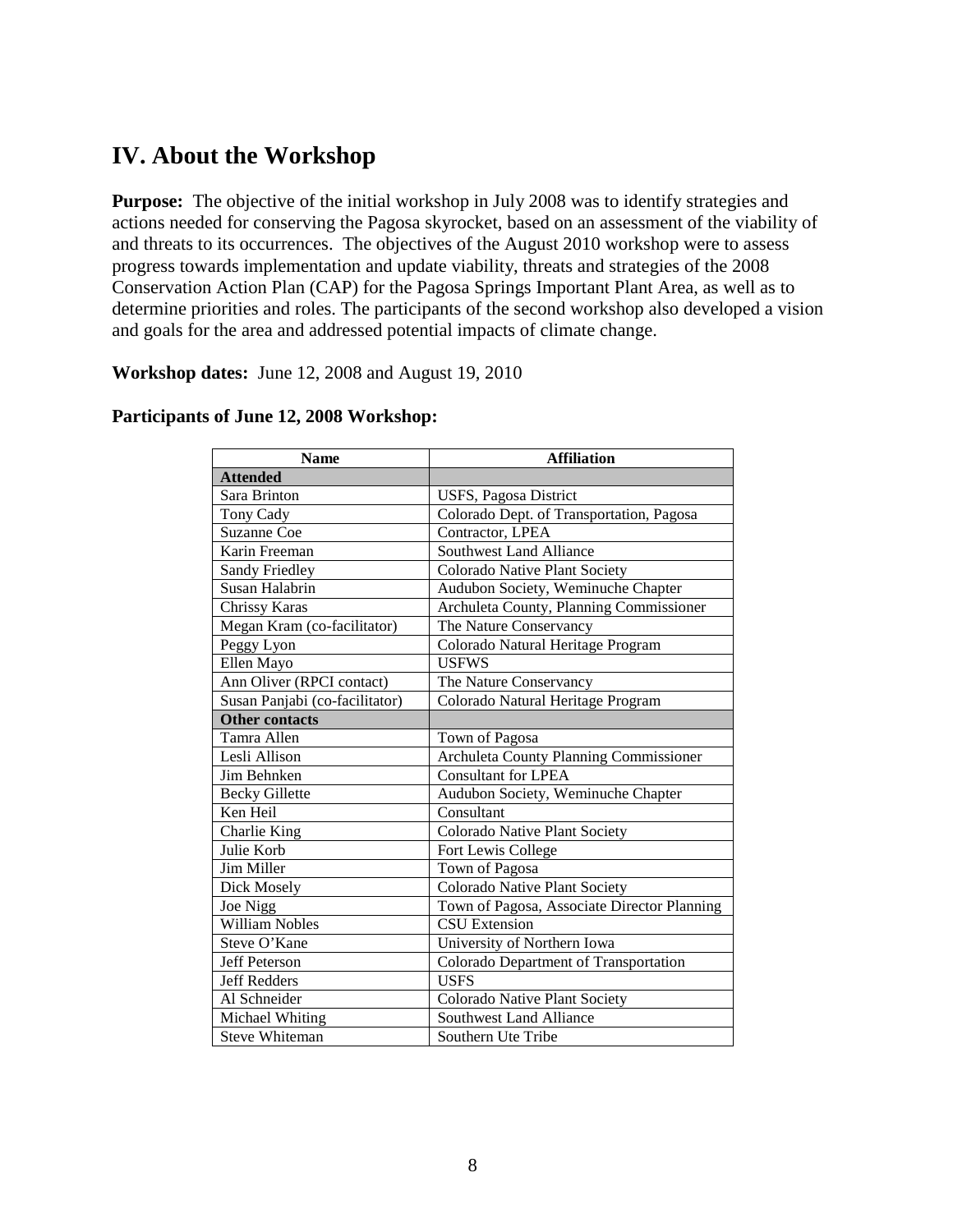#### **Participants of August 19, 2010 Workshop:**

| <b>Name</b>                  | <b>Affiliation</b>                          |  |
|------------------------------|---------------------------------------------|--|
| <b>Attended</b>              |                                             |  |
| Sara Brinton                 | USFS, Pagosa District                       |  |
| Tony Cady                    | Colorado Dept. of Transportation, Pagosa    |  |
| Christy Clark                | The Nature Conservancy Volunteer            |  |
| Suzanne (Sue) Coe            | Contractor, LPEA, CO NPS                    |  |
| Karin Freeman                | $\overline{\text{Constant}}$                |  |
| Sandy Friedley               | Ecosphere, Colorado Native Plant Society    |  |
| Susan Halabrin               | Audubon Society, Weminuche Chapter          |  |
| Chrissy Karas                | <b>Archuleta County</b>                     |  |
| <b>Bernadette Kuhn</b>       | Colorado Natural Heritage Program           |  |
| Peggy Lyon (co-facilitator)  | Colorado Natural Heritage Program           |  |
| Ellen Mayo                   | US Fish and Wildlife Service                |  |
| Jim Miller                   | Town of Pagosa                              |  |
| Betsy Neely (co-facilitator) | The Nature Conservancy                      |  |
| <b>Alison Rohwer</b>         | Ecosphere                                   |  |
| <b>Other Contacts</b>        |                                             |  |
| Tamra Allen                  | Town of Pagosa                              |  |
| Lesli Allison                | Archuleta County Planning Commissioner      |  |
| Jim Behnken                  | <b>Consultant for LPEA</b>                  |  |
| <b>Becky Gillette</b>        | Audubon Society, Weminuche Chapter          |  |
| Gina Glenne                  | US Fish and Wildlife Service                |  |
| Amy Green                    | USFWS Partners for Wildlife Program         |  |
| Ken Heil                     | Consultant                                  |  |
| Charlie King                 | Colorado Native Plant Society               |  |
| <b>Brian Kurzel</b>          | Colorado Natural Areas Program              |  |
| Dick Mosely                  | Colorado Native Plant Society               |  |
| Joe Nigg                     | Town of Pagosa, Associate Director Planning |  |
| <b>William Nobles</b>        | <b>CSU</b> Extension                        |  |
| Steve O'Kane                 | University of Northern Iowa                 |  |
| Susan Panjabi                | Colorado Natural Heritage Program           |  |
| <b>Jeff Peterson</b>         | Colorado Department of Transportation       |  |
| <b>Jeff Redders</b>          | <b>USFS</b>                                 |  |
| Katherine Roser              | La Plata Open Space Conservancy             |  |
| Al Schneider                 | Consultant/Photographer                     |  |
| Michael Whiting              | <b>Southwest Land Alliance</b>              |  |
| Steve Whiteman               | Southern Ute Tribe                          |  |

# <span id="page-8-0"></span>**V. Workshop Results**

### <span id="page-8-1"></span>*A. Conservation Targets*

Using The Nature Conservancy's (TNC) site conservation planning workshop methodology, "conservation targets" are a limited suite of species, communities, and/or ecological systems, or specific locations of these elements of biodiversity (e.g., occurrences, sub-occurrences, or other areas) that are the basis for setting goals, identifying conservation strategies, and measuring conservation effectiveness.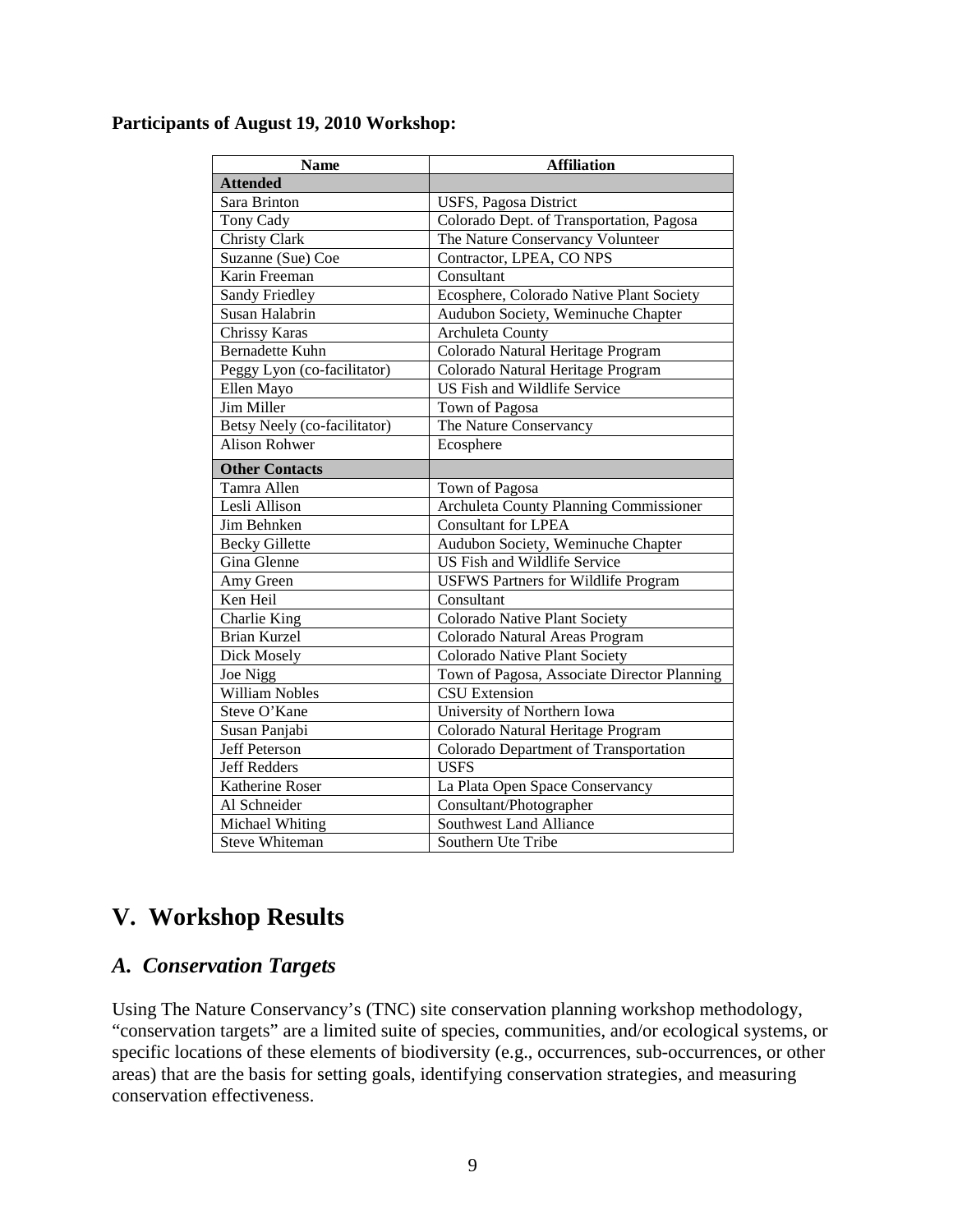At the Pagosa Springs Priority Action Area, our targets are specific locations of the rare plants. Specifically, we organized the two occurrences of the Pagosa skyrocket, as identified by CNHP, into ten target locations based on landownership (Table 2). We initially considered using the two occurrences as a whole as targets, but decided that it would be more meaningful to identify the viability, threats, and strategies for sub-occurrences (target locations within the occurrence boundaries) of the two larger occurrences. The sub-occurrences were delineated for this purpose based primarily on patterns of landownership, since different patterns can lead to different strategies. For instance, voluntary conservation easements are more likely to be useful tools for conserving large private land parcels than for conserving small parcels.

The two occurrences of Pagosa skyrocket are included within two "Potential Conservation Areas" (PCA) as identified by the Colorado Natural Heritage Program (Table 2). A PCA represents CNHP biologists' best estimate of the primary area required to support the long-term survival of species or communities of interest or concern.

| Occurrence number and survey        | <b>Target locations based on</b>  | Land owner/manager       |  |
|-------------------------------------|-----------------------------------|--------------------------|--|
| site name (PCA name in              | occurrences or sub-occurrences    |                          |  |
| parentheses)                        |                                   |                          |  |
| $EO#1 - Pagosa$ Springs (includes 2 | Ipomopsis 1a: Hwy 84              | Private and CDOT         |  |
| occurrences, Mill Creek at Pagosa   | Ipomopsis 1b: Road Tierro Del Oro | Private and right of way |  |
| Springs PCA)                        | Ipomopsis 1c: County Road 119     | Private and County Road  |  |
|                                     | Ipomopsis 1d: Fairgrounds         | County and private       |  |
|                                     | Ipomopsis 1e: County Garage       | County                   |  |
|                                     | Ipomopsis 1f: 3 large parcels     | Private                  |  |
|                                     | Ipomopsis 1g: Holiday Acres       | Private                  |  |
|                                     | Ipomopsis #4: Mill Creek          | Private                  |  |
| EO# 2 - Dyke (Stollsteimer Creek    | Ipomopsis 3a - Dyke (Stollsteimer | <b>BLM</b> and private   |  |
| North PCA).                         | Creek North) – larger polygon     |                          |  |
|                                     | Ipomopsis 3b - Dyke (Stollsteimer | BLM and private          |  |
|                                     | Creek North) – smaller polygon    |                          |  |

**Table 2.** Element occurrences and target locations for each occurrence of Pagosa skyrocket (note Mill Creek occurrence is now lumped with Pagosa Springs, updated from 2008).

<span id="page-9-0"></span>CNHP assigns each occurrence a unique element occurrence number. These numbers are not necessarily in consecutive order because as new locations of plants are found, some occurrences are lumped together, and locations previously documented as two or more occurrences may become one (e.g., if plants are found between two occurrences, they may all together be considered one occurrence because of the proximity and connectedness of the individual plants).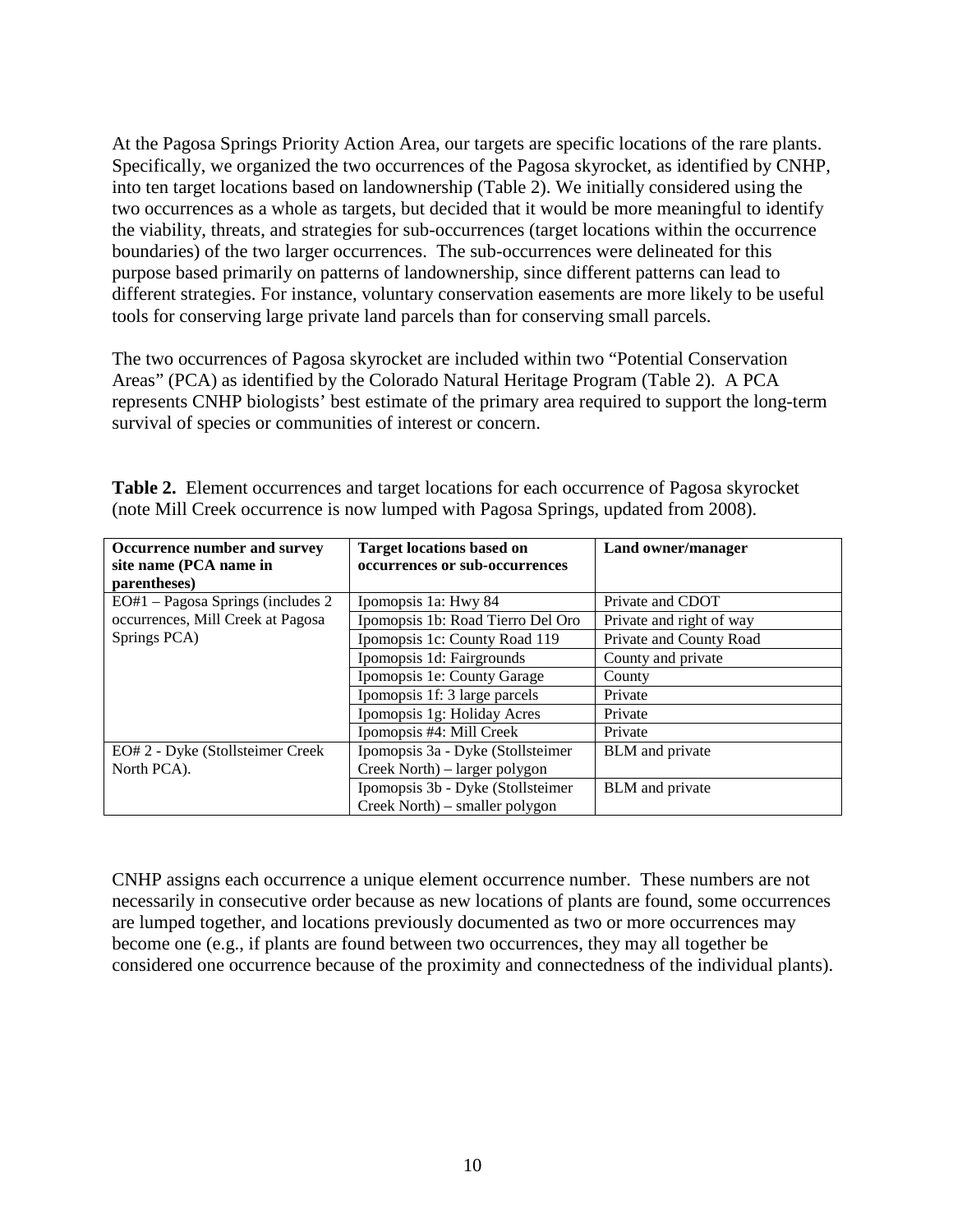### *B. Vision and Goals*

#### **Vision**

- 1. To protect the Pagosa skyrocket and one of the most threatened shale barren ecosystems in Colorado, a mosaic of Mancos Shale habitat within functioning lower-elevation ponderosa pine community, including a rich assemblage of rare plants and associated ecological processes.
- 2. A coalition of partners work together to ensure the long-term survival and stewardship of the Pagosa skyrocket and other imperiled species and their habitats.

#### **Goals**

- 1. Maintain the viability of all occurrences of the Pagosa skyrocket.
- 2. Increase our understanding of population dynamics of the Pagosa skyrocket.
- 3. Maintain/restore a mosaic of high-quality plant communities (ranked A-B) and associated species, including frosty bladderpod and Gray's Townsend daisy (ranked A-B)

### <span id="page-10-0"></span>*C. Viability*

"Viability" per TNC terminology is the "health" or "functionality" of the conservation targets. During the Workshop we attempted to answer two key questions through the viability assessment: *How do we define 'health' (viability) for each of our targets?* and *What is the current status of each of our targets?*

Table 3 shows the viability for each occurrence as a whole as previously identified by the Colorado Natural Heritage Program (CNHP). Table 5 shows a more detailed assessment of viability for the target locations. As Table 5 indicates, no target locations are ranked as *very good*, but several are ranked as *good*: Fairgrounds, county garage, 3 large parcels, and Dyke (Stollsteimer Creek North) – smaller polygon.

|  |  | Table 3. Viability of the known occurrences of the Pagosa skyrocket (updated 2010). |  |  |  |
|--|--|-------------------------------------------------------------------------------------|--|--|--|
|--|--|-------------------------------------------------------------------------------------|--|--|--|

| Occurrence | Survey site name and PCA name        | <b>Viability Rank</b> | Acres |
|------------|--------------------------------------|-----------------------|-------|
|            |                                      | $AB = V$ ery          |       |
|            | Pagosa Springs (Mill Creek at Pagosa | Good and B-           |       |
|            | Springs and Mill Mill Creek)         | Good                  | 563   |
|            | Dyke (Stollsteimer Creek North)      | $B = Good$            |       |

\* CNHP assigns a rank to each occurrence using the following codes: A = Very good; B = good; C = fair; D = poor; H = possibly extirpated/ possibly extinct; X presumed extirpated/presumed extinct

The viability ranking for each occurrence was based on a systematic assessment of the components of viability, or indicators and associated indicator ratings as shown in Table 4. These components of viability were "rolled up" into the overall viability rank.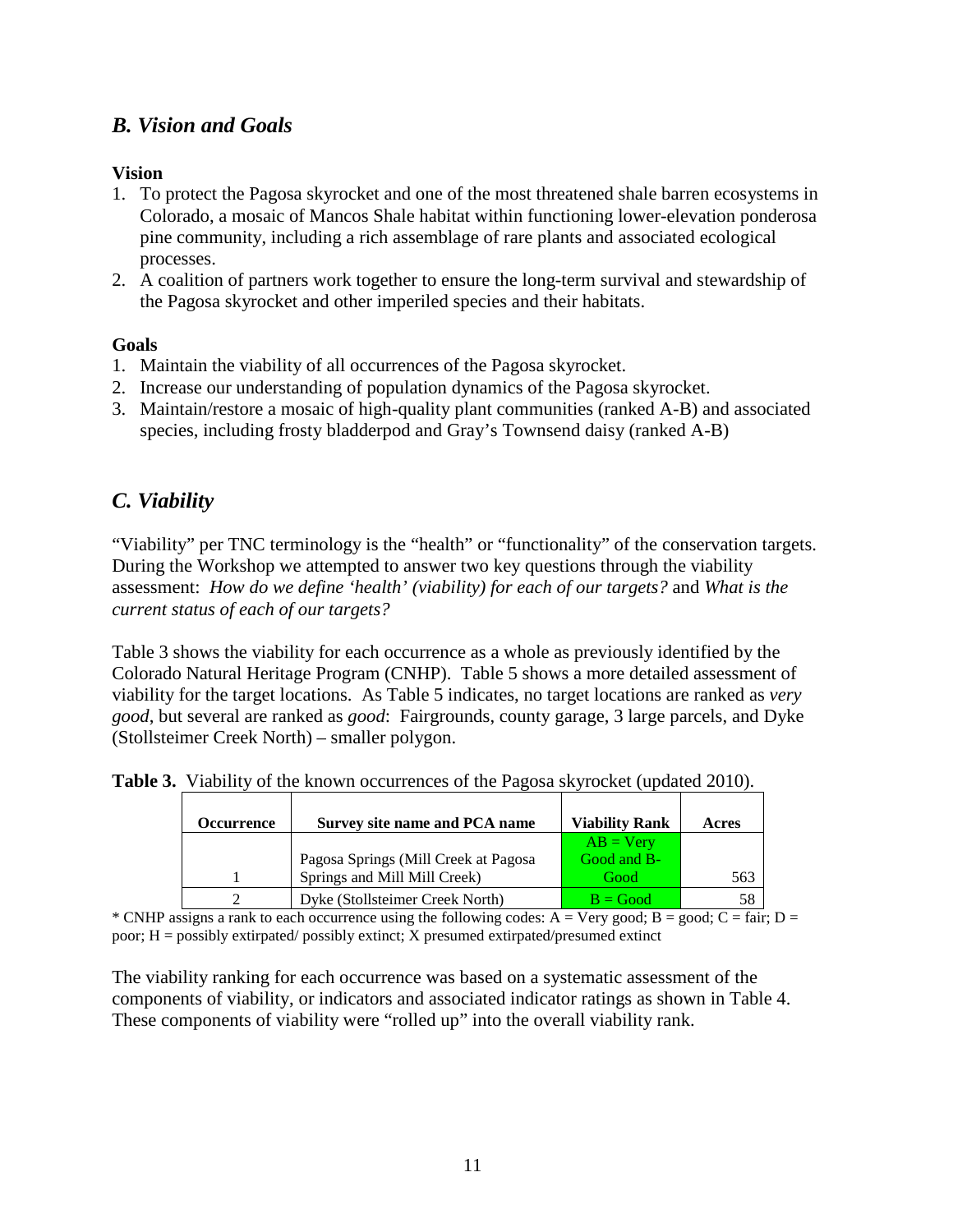|                                                                                            |                             | Indicator rating criteria                                                                                         |                                                                                                                               |                                                                                                                         |                                                                                                               |  |
|--------------------------------------------------------------------------------------------|-----------------------------|-------------------------------------------------------------------------------------------------------------------|-------------------------------------------------------------------------------------------------------------------------------|-------------------------------------------------------------------------------------------------------------------------|---------------------------------------------------------------------------------------------------------------|--|
| Key Attribute                                                                              | Indicator                   | D - Poor                                                                                                          | C - Fair                                                                                                                      | $B - Good$                                                                                                              | A - Very<br>Good                                                                                              |  |
| <b>LANDSCAPE</b><br><b>CONTEXT:</b><br>Intactness of<br>occurrence and<br>surrounding area | % fragmentation             | Highly<br>fragmented                                                                                              | Moderately<br>fragmented                                                                                                      | Limited<br>fragmentation                                                                                                | Unfragmented                                                                                                  |  |
| <b>CONDITION:</b><br>Population<br>structure $\&$<br>recruitment                           | Evidence of<br>reproduction | Little or no<br>evidence of<br>successful<br>repro. (few<br>seedlings<br>and/or $no$<br>flowering or<br>fruiting) | Less<br>productive,<br>but still<br>viable with<br>evidence of<br>flowering<br>and/or<br>fruiting and<br>mixed age<br>classes | Good likelihood<br>of long-term<br>viability as<br>evidenced by<br>flowering,<br>fruiting, and<br>mixed age<br>classes. | Excellent<br>viability as<br>evidenced by<br>high %<br>flowering and<br>fruiting, and<br>mixed age<br>classes |  |
| <b>CONDITION:</b><br><b>Species</b><br>composition /<br>dominance                          | Evidence of<br>reproduction | $>50\%$ cover<br>of exotic<br>spp?                                                                                | 11-50%<br>cover                                                                                                               | $1-10\%$ cover                                                                                                          | $<1\%$ cover                                                                                                  |  |
| SIZE: Population<br>size & dynamics                                                        | # individuals               | <10                                                                                                               | 10-99                                                                                                                         | 100-999                                                                                                                 | $1.000$ or more                                                                                               |  |

**Table 4.** Basis for viability ratings.

Participants used the table above to rank each target location. The facilitators loaded participants' input into an Excel workbook, which summarized the input as shown below. The known occurrences vary in condition from very good to poor. The variation in condition is due in part to the number and severity of threats to the occurrences. For example, the occurrences are highly threatened by construction and maintenance of housing and urban development; road construction; and utility construction.

**Table 5.** Viability for target locations of Pagosa skyrocket (updated 2010).

|                                                                                                 | Inputs to the overall viability rank     |                  |                  |                                     |
|-------------------------------------------------------------------------------------------------|------------------------------------------|------------------|------------------|-------------------------------------|
| <b>Conservation Targets</b>                                                                     | Landscape<br><b>Context</b><br>(Setting) | <b>Condition</b> | <b>Size</b>      | <b>Overall</b><br>viability<br>rank |
| P. Skyrocket 1 – Pagosa Springs<br>(Mill Creek at Pagosa Springs),<br><b>Overall occurrence</b> | Poor                                     | Fair             | <b>Very Good</b> | $\overline{\text{Fair}} = C$        |
| P. Skyrocket 1a: Hwy 84                                                                         | Poor                                     | Poor             | <b>Very Good</b> | ${\bf Fair} = {\bf C}$              |
| P. Skyrocket 1b: Road Tierro Del<br>Oro                                                         | Poor                                     | Poor             | Poor             | $Poor = D$                          |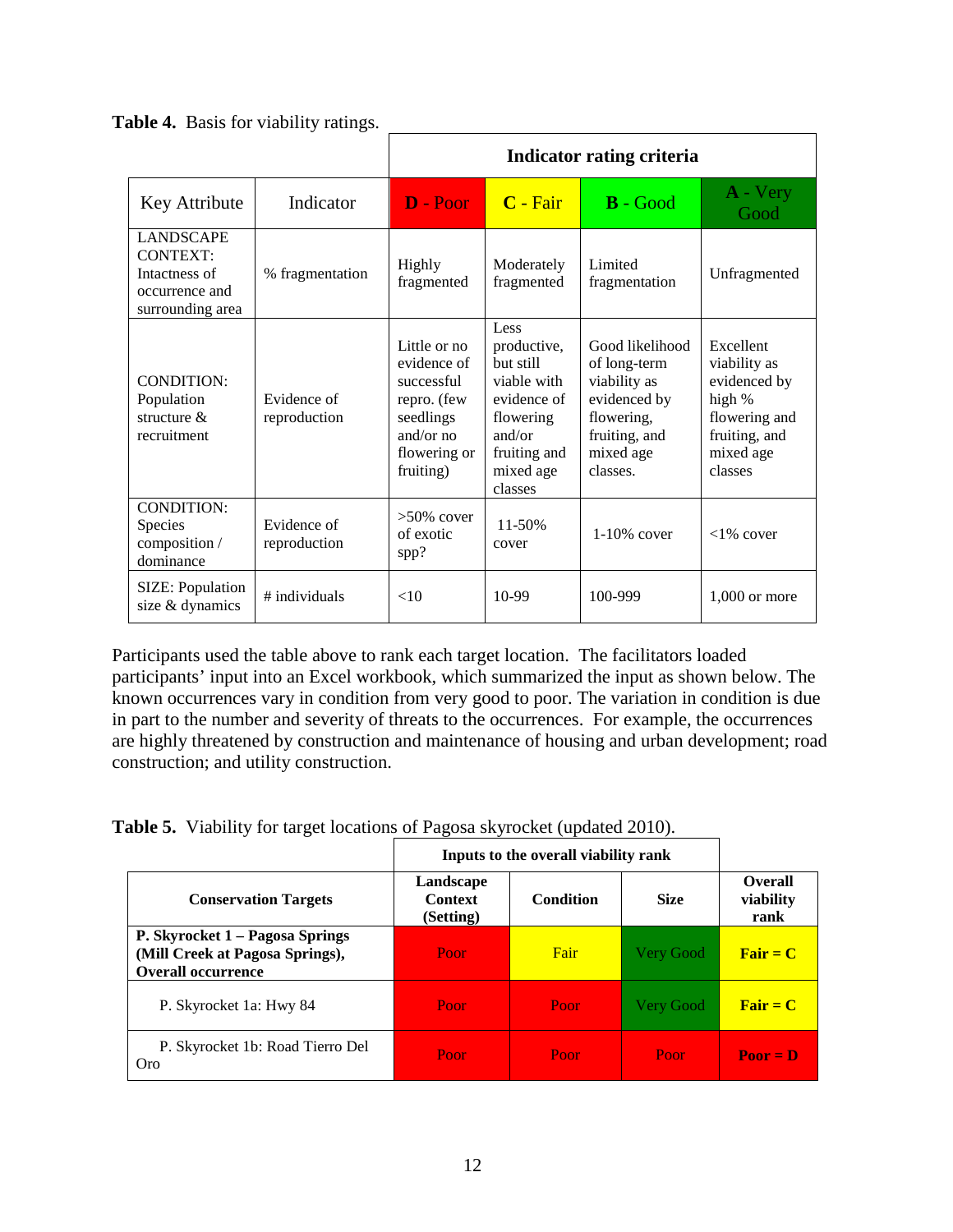|                                                                                                           |                                          | Inputs to the overall viability rank |                  |                                     |  |  |
|-----------------------------------------------------------------------------------------------------------|------------------------------------------|--------------------------------------|------------------|-------------------------------------|--|--|
| <b>Conservation Targets</b>                                                                               | Landscape<br><b>Context</b><br>(Setting) | <b>Condition</b>                     | <b>Size</b>      | <b>Overall</b><br>viability<br>rank |  |  |
| P. Skyrocket 1c: County Road 119                                                                          | Poor                                     | Fair                                 | Very Good        | $\overline{\text{Fair}} = C$        |  |  |
| P. Skyrocket 1d: Fairgrounds                                                                              | Good                                     | Good                                 | <b>Very Good</b> | $Good = B$                          |  |  |
| P. Skyrocket 1e: County Garage                                                                            | Poor                                     | Poor                                 | ?                | $Poor = D$                          |  |  |
| P. Skyrocket 1f: 3 large parcels                                                                          | Good                                     | Good                                 | Good             | $Good = B$                          |  |  |
| P. Skyrocket 1g: Holiday Acres                                                                            | Poor                                     | Fair                                 | Good             | $\overline{\text{Fair}} = C$        |  |  |
| P. Skyrocket 4 - Mill Creek (Mill<br><b>Creek at Pagosa Springs), small</b><br>polygon in east arm of PCA | Fair                                     | Fair                                 | Good             | $\overline{\text{Fair}} = C$        |  |  |
| P. Skyrocket 3a - Dyke (Stollsteimer<br>Creek North) – larger polygon                                     | Poor                                     | Fair                                 | Good             | ${\bf Fair} = {\bf C}$              |  |  |
| P. Skyrocket 3b - Dyke (Stollsteimer<br>Creek North) – smaller polygon                                    | Fair                                     | Good                                 | Good             | $Good = B$                          |  |  |

### <span id="page-12-0"></span>*D. Threats*

With the viability analysis complete, participants then identified and ranked the primary threats to each site based on their expertise, local knowledge, and sense of the key issues facing each target (Table 6). Identifying and ranking threats is an important input, along with understanding viability, to ultimately identifying efficient and effective strategies.

The variance in viability of the target locations in explained in part by the number and severity of threats to these locations. The locations are primarily threatened by construction and maintenance of housing and urban development; road construction and maintenance; and utility construction.

One of the major conservation issues is a lack of understanding of natural history of the Pagosa skyrocket.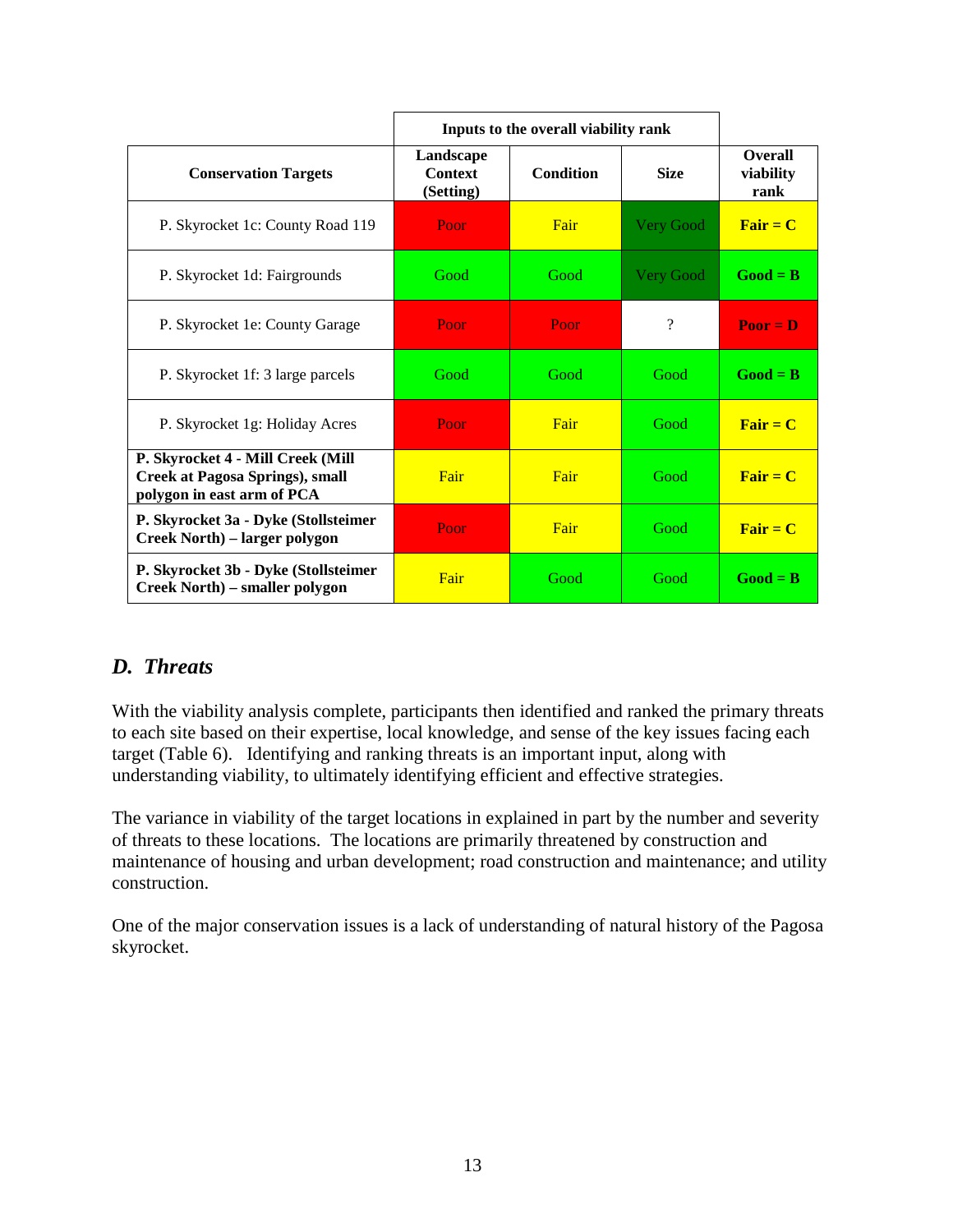| <b>Targets</b>                                             | Commercial,<br>residential &<br>municipal<br>development<br>& associated<br>infrastructure | <b>Maintenance</b><br>/use/grazing<br>associated w/<br>development | <b>Invasive</b><br>non-<br>natives | Road &<br>trail<br>construction | Road main-<br>tenance | <b>Utility con-</b><br>struction/<br>main-<br>tenance | <b>Climate</b><br><b>Change</b> | <b>Notes</b>                                                                                               |
|------------------------------------------------------------|--------------------------------------------------------------------------------------------|--------------------------------------------------------------------|------------------------------------|---------------------------------|-----------------------|-------------------------------------------------------|---------------------------------|------------------------------------------------------------------------------------------------------------|
| Pagosa                                                     |                                                                                            |                                                                    |                                    |                                 |                       |                                                       |                                 |                                                                                                            |
| <b>ROW US</b><br>Highway<br>84<br><b>ROW</b>               | L                                                                                          |                                                                    | H                                  | $\overline{\mathbf{H}}$         | H                     | M                                                     | M                               | Invasive<br>species                                                                                        |
| Private<br>Road<br>Tierra<br>del Oro                       |                                                                                            |                                                                    | $\overline{?}$                     | $\overline{?}$                  | M                     |                                                       | M                               | Need info                                                                                                  |
| <b>ROW</b><br>Co Road<br>119                               | L                                                                                          |                                                                    | M                                  | M                               | $\mathbf{M}$          | L                                                     | M                               | watched<br>by Frank<br>Ratliff-<br>County<br>weed<br>specialist                                            |
| Private<br>Large<br>develop<br>ment<br>propertie<br>s > 40 |                                                                                            |                                                                    |                                    |                                 |                       |                                                       |                                 | High<br>magnitude<br>don't<br>know<br>about<br>immi-                                                       |
| acres                                                      | H                                                                                          | $\mathbf H$                                                        | $\boldsymbol{\mathcal{C}}$         | M                               | M                     | M                                                     | M                               | nence                                                                                                      |
| Private-<br>small<br>parcels<br>(<10<br>acres)<br>Private  | L                                                                                          | $\mathbf{H}$                                                       | L                                  | L                               | M                     | L                                                     | M                               | Don't<br>want infill<br>develop-<br>ment,<br>horses,<br>mowing                                             |
| lots < 5                                                   |                                                                                            |                                                                    |                                    |                                 |                       |                                                       |                                 |                                                                                                            |
| acres                                                      | M                                                                                          | H                                                                  | $\mathbf M$                        | L                               | L                     | L                                                     | M                               |                                                                                                            |
| County                                                     | L                                                                                          | $\mathbf{H}$                                                       | L                                  | $\overline{L}$                  | L                     | $\overline{L}$                                        | $\mathbf{M}$                    | Parking<br>lot main-<br>tenance<br>under 2nd<br>column                                                     |
| Garage<br>Reser-<br>voir Hill-<br>Town<br>Park             | L                                                                                          | $\overline{L}$                                                     | $\overline{L}$                     | $\overline{\mathbf{M}}$         | L                     | L                                                     | M                               | IP on 2 of<br>156 acres,<br>potential<br>for ski lift,<br>recreation<br>al<br>impacts,<br>e.g.,<br>parking |

**Table 6.** Primary threats to each target location. Updated August 2010. Red = high, orange = medium; yellow = low (ROW=right of way).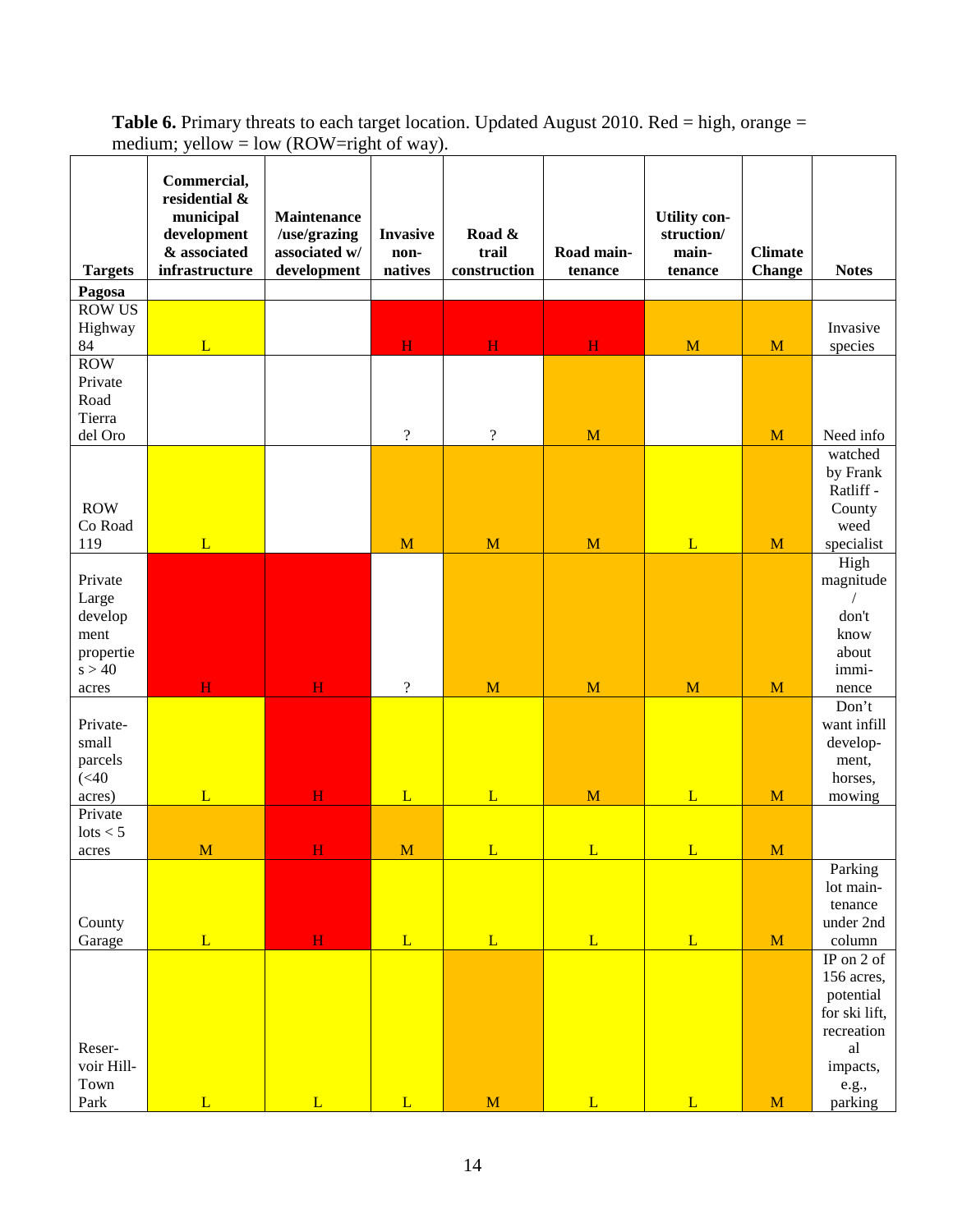| <b>Targets</b>                         | Commercial,<br>residential &<br>municipal<br>development<br>& associated<br>infrastructure | Maintenance<br>/use/grazing<br>associated w/<br>development | <b>Invasive</b><br>non-<br>natives | Road &<br>trail<br>construction | Road main-<br>tenance | <b>Utility con-</b><br>struction/<br>main-<br>tenance | <b>Climate</b><br><b>Change</b> | <b>Notes</b>                                                                                        |
|----------------------------------------|--------------------------------------------------------------------------------------------|-------------------------------------------------------------|------------------------------------|---------------------------------|-----------------------|-------------------------------------------------------|---------------------------------|-----------------------------------------------------------------------------------------------------|
|                                        |                                                                                            |                                                             |                                    |                                 |                       |                                                       |                                 | lot                                                                                                 |
| <b>Dyke</b>                            |                                                                                            |                                                             |                                    |                                 |                       |                                                       |                                 |                                                                                                     |
| <b>BLM</b><br>(40 acres<br>total)      |                                                                                            | L                                                           | L                                  |                                 | M                     | L                                                     | M                               | 20 acres<br>occupied,<br>elk<br>migration<br>corridor,<br>utility<br>corridor<br>took out<br>plants |
|                                        |                                                                                            |                                                             |                                    |                                 |                       |                                                       |                                 | Grazing<br>an issue,<br>road for                                                                    |
| Private<br>Highway<br>Right-of-<br>Way | $\overline{\mathcal{L}}$                                                                   | M                                                           | M<br>M                             | M<br>H                          | M<br>H                | M                                                     | M<br>M                          | utility<br>Trampling<br>by elk and<br>deer                                                          |

#### **Notes on Threats/Conservation Issues:**

#### **Pagosa population:**

Road maintenance: Magnesium chloride is applied to snowy roads along high traffic areas during winter as it is less expensive than plowing. CDOT is conducting annual training for maintenance crews and marking sensitive areas. Ranked as a medium threat.

Road construction: Three projects are slated for CDOT, all on US Highway160, replacement of intersection at West Cat Creek, Keyah Grande turn lane (500 ft east of main entrance), and replacement of intersection at Hurt Drive (next 5 years).

Invasives: Primary non-native species is Canada thistle (known) and there is potential for Toadflax *(Linaria vulgaris)*. Other invasives found with the species include musk thistle *(Carduus nutans),* houndstongue *(Cynoglossum officinale),*redstem stork's bill *(Erodium cicutarium),*oxeye daisy *(Leucanthemum vulgare),* and cheatgrass *(Bromus tectorum).*

Recreation: Town Park is 150 acres, occurrence is about 2 acres. Just took out mountain bike jumps that were made in Pagosa skyrocket occupied habitat (Jim Miller). If ski lift was constructed on Reservoir Hill, it would be in a place where Pagosa skyrocket is known to exist,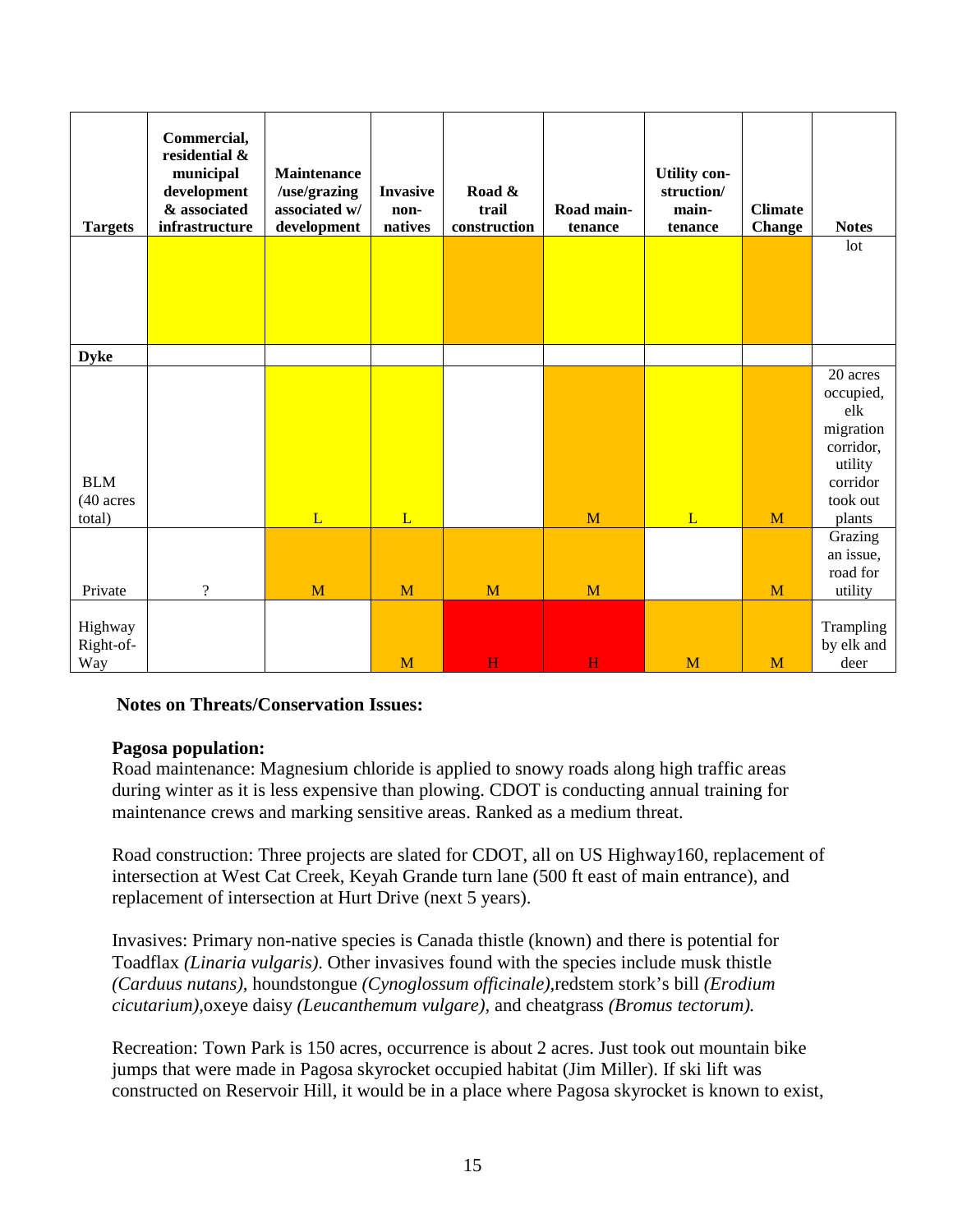on the north side of the hill (Miller). Access and infrastructure could eliminate habitat or individuals.

Development: The RPCI group decided to divide parcels into Private Land Development properties  $> 40$  acres, Private small parcels ( $< 40$  acres), and Private subdivided lots ( $< 5$  acres). Update: Archuleta County purchased a 95 acre parcel in early 2011. Initial plans are to develop the property as a County government campus. Town master plan has been developed. Many versions have been challenged, modified, and loosened in hopes of attracting development. County and city are working very hard to attract development due to lack of strong economy in area. Big box stores are more likely outside of town, not in Pagosa skyrocket occurrence, but it is still possible.

**Dyke population:** 40 acres of BLM land and 20 acres of private lands are occupied by Pagosa skyrocket. There is a utility line on BLM land and they may need to maintain a gas line. A private-gravel pit is proposed on private lands adjacent to the BLM parcel, but the access is from an existing road and the pit footprint location is not within identified Pagosa skyrocket habitat A new turn lane on US Highway 160 will be constructed west of the known population to provide access for the proposed gravel pit operations. ATV use is occurring on the 20-acre private land, and two tracks on the property show regular use. Toadflax currently occurs on the south side of the highway.

### <span id="page-15-0"></span>*E. Strategies*

Based on an understanding of viability and threats, participants identified strategies (a) across all target locations for Pagosa skyrocket and (b) for specific target locations (see Table 7). After brainstorming strategies, participants prioritized them as high, medium, or low based on their anticipated effectiveness. Specific to private land protection efforts, the RPCI is also evaluating opportunities to work with willing private landowners and local land trusts to conserve these species and their habitats using voluntary tools such as conservation easements. Additionally, the planning team recommends working with state and local governments to encourage development of tax incentives for doing small-scale biodiversity conservation on private lands that may not otherwise qualify for existing programs. This would help address one of the key threats (development) to the Pagosa skyrocket and other imperiled plant species occurring across Colorado.

| $2$ -wicaram, $v$ -down internety. |                                          |                                |                 |            |                       |  |  |
|------------------------------------|------------------------------------------|--------------------------------|-----------------|------------|-----------------------|--|--|
| <b>Threat</b>                      | Target<br><b>Occurrence</b>              | <b>Strategy</b>                | <b>Priority</b> | Lead       | <b>Notes</b>          |  |  |
|                                    |                                          |                                |                 |            |                       |  |  |
|                                    | <b>Strategies across all occurrences</b> |                                |                 |            |                       |  |  |
|                                    |                                          | Conduct inventories to         |                 |            | Challenge - obtaining |  |  |
|                                    |                                          | increase knowledge of          |                 | Sandy,     | landowner permissions |  |  |
|                                    |                                          | location and status of Pagosa  |                 | Peggy,     | or knowing who the    |  |  |
|                                    |                                          | skyrocket (need landowner      |                 | Ellen. Sue | landowners are. As    |  |  |
|                                    |                                          | permission and better soil and |                 | willing to | time available for    |  |  |
| All                                | All                                      | geology maps)                  |                 | help.      | Sandy.                |  |  |

#### **Table 7. Strategies for conserving Pagosa skyrocket (updated August 2010; 1=High, 2=Medium, 3=Low Priority):**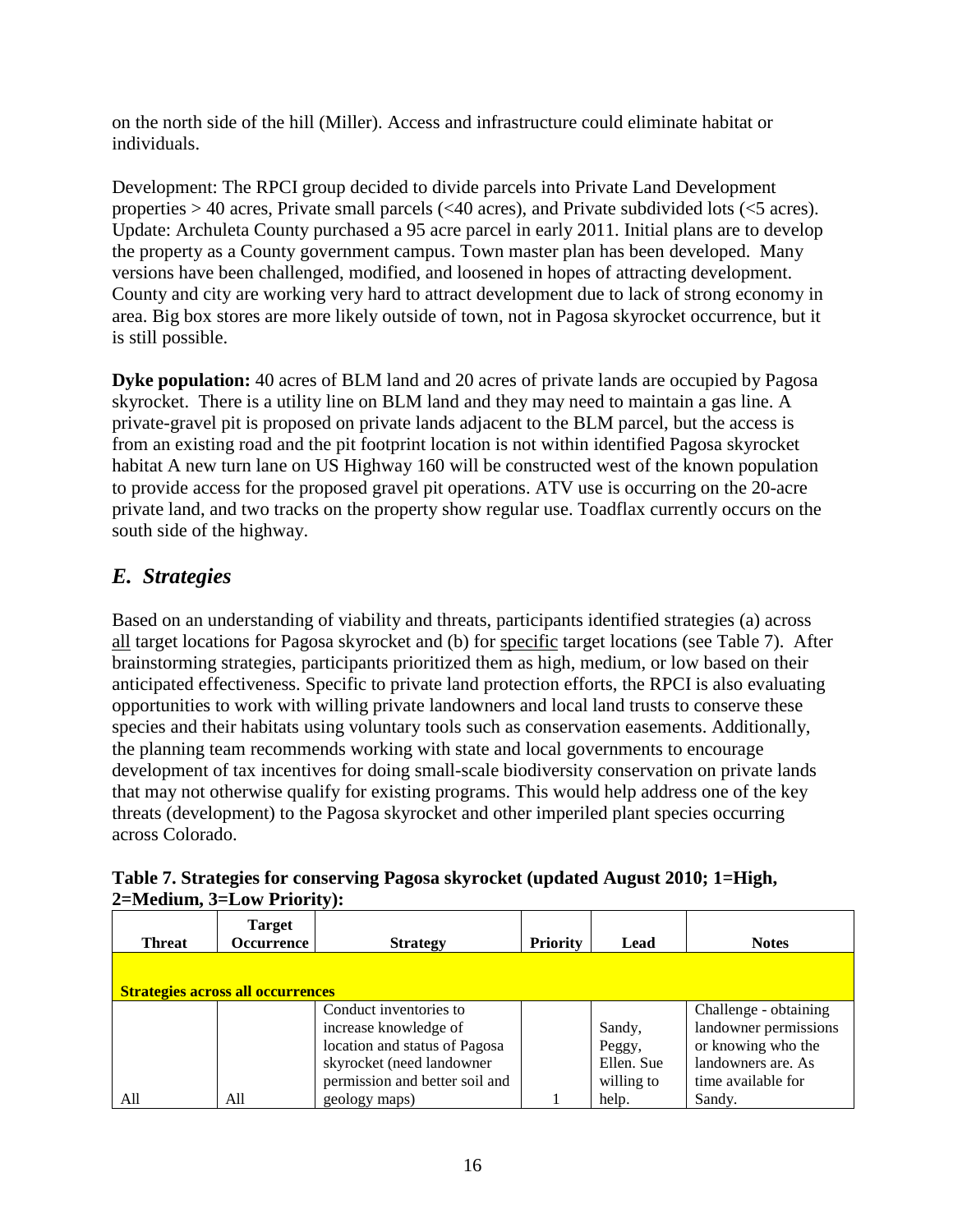|                | <b>Target</b> |                                 |                 |             |                           |
|----------------|---------------|---------------------------------|-----------------|-------------|---------------------------|
| <b>Threat</b>  | Occurrence    | <b>Strategy</b>                 | <b>Priority</b> | Lead        | <b>Notes</b>              |
|                |               | Training of CDOT                |                 |             |                           |
|                |               | maintenance crews &             |                 |             |                           |
| Right of Way   |               | contractors; identify mile      |                 |             |                           |
| maintenance    |               | markers, install delineators    |                 |             | Most maintenance staff    |
| (mowing/       |               | with 3 blue dots, develop       |                 |             | have seen the plants, all |
| spraying       |               | map of sensitive areas/plant    |                 |             | projects with federal     |
| invasive/      |               | locations; invite maintenance   |                 |             | nexus undergo NEPA,       |
| de-icers-mag   | Highway       | foreman to next mtg.,           |                 |             | get info to contractors;  |
| chloride-salt) | <b>ROW</b>    | educational brochure            | $\mathbf{1}$    | Tony        | has 3 projects ongoing.   |
|                |               | Develop BMPs & share with       |                 |             |                           |
|                |               | CDOT and private                |                 |             |                           |
| Right on Way   |               | landowners, county, etc.        |                 |             | If we don't want areas    |
| maintenance    |               | Identify appropriate native     |                 |             | reseeded, we need to let  |
|                |               |                                 |                 |             |                           |
| (mowing/       |               | plant seed; mixtures for        |                 |             | them know. Explore        |
| spraying       |               | roadsides. Keep eye on roads    |                 |             | erosivity waver. Most     |
| invasive/      |               | & notify Tony about issues;     |                 |             | work is reactive, try to  |
| de-icers-mag   |               | don't use other soil/biosol     |                 |             | educate; make sure        |
| chloride-salt) |               | organic fertilizer.             | 1               | <b>RPCI</b> | short and sweet.          |
|                |               | Develop general BMPs            |                 |             |                           |
|                |               | targeting landowners to         |                 |             |                           |
| Maintenance    |               | reduce disturbance of Pagosa    |                 |             |                           |
| associated     |               | skyrocket on all lands,         |                 |             |                           |
| with           |               | reclamation seed mix,           |                 |             | In coordination with      |
| development    | All           | information                     | 1               | Sandy       | others.                   |
|                |               |                                 |                 |             |                           |
|                |               |                                 |                 |             | Talk w/Jim Miller; Sue    |
|                |               |                                 |                 |             | talked to Mountain        |
|                |               |                                 |                 |             | High garden club-about    |
|                |               | Increase awareness within the   |                 |             | getting plants into       |
|                |               | community, e.g., interpretive   |                 |             | garden and maintaining    |
|                |               | sign, brochure, postcard,       |                 |             | plants; Becky Gillette,   |
|                |               | booth at other events,          |                 |             | county fair, folk         |
|                |               | Wenimuche festival side trip    |                 |             | festival, Christa Munro-  |
| All            | All           | to see plants                   | 1               | Sandy, Sue  | Folk West.                |
|                |               | Keep in communication with      |                 |             |                           |
|                |               | town and county, e.g., provide  |                 |             |                           |
|                |               | map overlays and                |                 |             |                           |
|                |               | presentations about rare plant  |                 |             | FWS and Ecosphere         |
|                |               | resources and particularly the  |                 |             | gave a presentation to    |
| All            | All           | Pagosa skyrocket.               | 1               | Jim         | county commissioners.     |
|                |               |                                 |                 |             |                           |
|                |               | <b>Education:</b> Informational |                 |             |                           |
| All            | All           | brochure for landowners         | 1               |             |                           |
|                |               |                                 |                 |             | Develop at state level?   |
|                |               |                                 |                 |             | County implements a       |
|                |               |                                 |                 |             | state law; look at Mesa   |
|                |               | Work with counties to obtain    |                 |             | Co. where they have to    |
|                |               | agricultural tax status for     |                 |             | make money on ag and      |
| Development    | All           | protecting rare plants          | 1               | <b>RPCI</b> | disincentives.            |
|                |               |                                 |                 |             |                           |
|                |               |                                 |                 |             |                           |
|                |               |                                 |                 |             | Prioritize parcels and    |
|                |               |                                 |                 | <b>RPCI</b> | pursue opportunities      |
|                |               | Pursue conservation             |                 | partners,   | with willing              |
| Development    | All private   | easements                       | 1               | land trusts | landowners.               |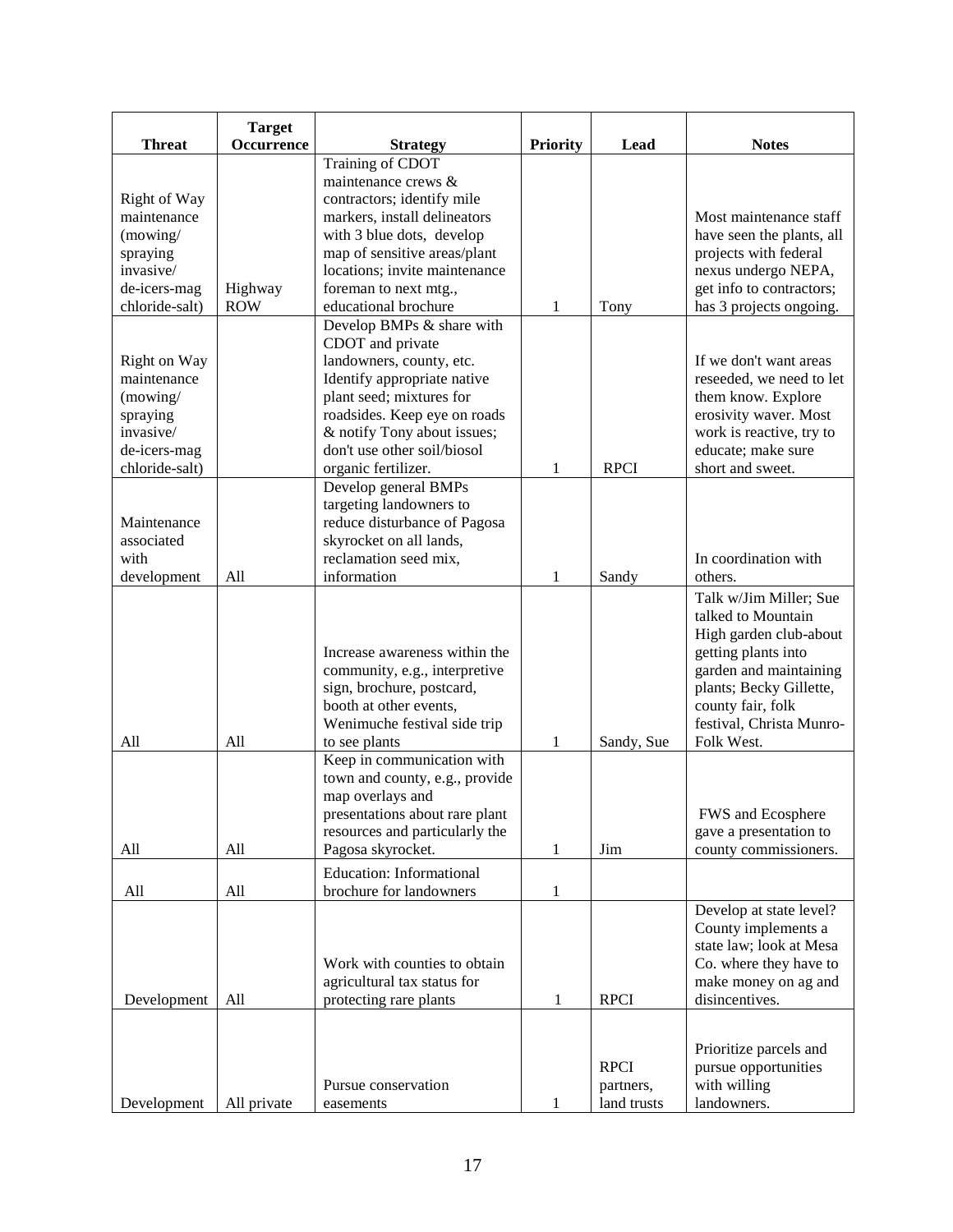|                 | <b>Target</b> |                                        |                 |             |                          |
|-----------------|---------------|----------------------------------------|-----------------|-------------|--------------------------|
| <b>Threat</b>   | Occurrence    | <b>Strategy</b><br>Conduct research on | <b>Priority</b> | Lead        | <b>Notes</b>             |
| Development     | All           | transplanting                          | 1               | DBG?        | Is it effective?         |
|                 |               | Develop a postcard promoting           |                 |             |                          |
|                 |               | skyrocket with educational             |                 |             |                          |
|                 |               | information-exists in Pagosa           |                 |             | Jeff Laydon, local       |
| All             | All           | and no place else in world             | $\overline{c}$  | Jim         | photographer             |
|                 |               | Include plant info in the              |                 |             |                          |
| All             | All           | visitors guide to Pagosa               | $\mathfrak{2}$  | Jim         |                          |
|                 |               | <b>Utilize NRCS Web Soil</b>           |                 |             |                          |
|                 |               | Survey info to help focus              |                 |             |                          |
|                 |               | surveys and identify potential         |                 |             | Important tool to help   |
|                 |               | habitat; update status of soil         |                 |             | inform proposed          |
|                 |               | surveys to help map potential          |                 |             | projects, NRCS has       |
|                 |               | habitat for assessing new              |                 |             | draft digital map;       |
|                 | All           | projects                               | 2               | Jerry       | contact Jerry Archuleta. |
|                 |               |                                        |                 |             |                          |
|                 |               |                                        |                 |             | Check with DBG and       |
| Climate         |               | Collect seed and store in seed         |                 |             | Seed Lab if they have    |
| Change          | All           | bank, grow                             | $\overline{2}$  | <b>DBG</b>  | seed.                    |
| Climate         |               | Contact Universities -get the          |                 |             |                          |
| change and      |               | word out on need to set up             |                 |             |                          |
| lack of         |               | monitoring project and need            |                 |             |                          |
| understanding   |               | to study life history- research        |                 |             |                          |
| of life history | All           | projects for students                  | $\overline{2}$  | <b>RPCI</b> |                          |
|                 |               | Provide financial incentives           |                 |             |                          |
|                 |               | to private landowners thru             |                 |             | Can do now, according    |
|                 |               | NRCS programs, funding for             |                 |             | to Jerry; check funding  |
|                 |               | fencing, livestock rotation,           |                 |             | for T and E species for  |
|                 |               | owners receive payment for             |                 |             | conservation             |
| Development     | All           | following plan                         | $\overline{2}$  | <b>RPCI</b> | easements.               |
|                 |               |                                        |                 |             |                          |
|                 |               |                                        |                 |             |                          |
|                 |               |                                        |                 |             |                          |
|                 |               |                                        |                 |             |                          |
|                 |               | Identify locations and set up          |                 |             | Track trends over long   |
|                 |               | long-term monitoring project           |                 |             | term; consider east side |
| Climate         |               | to study climate and                   |                 |             | of Reservoir Hill as a   |
| Change and      |               | understand natural history and         |                 |             | monitoring site; along   |
| lack of         |               | life history; are populations          |                 |             | Hwy 84; Contact Brian    |
| understanding   |               | increasing, decreasing or              |                 |             | Kurzel and DBG.          |
| of life history | All           | stable, track individual plants        | $\overline{c}$  | Jim         |                          |
|                 |               |                                        |                 |             | Landowner recognition    |
|                 |               |                                        |                 |             | or compensation:         |
|                 |               |                                        |                 |             | NRCS might be able to    |
|                 |               |                                        |                 |             | tweak incentives to      |
|                 |               |                                        |                 |             | help provide support to  |
|                 |               | Create a monetary benefit or           |                 |             | landowners (fences).     |
|                 |               | special recognition for                |                 |             | Check programs or        |
|                 |               | smaller landowners who                 |                 |             | funds for helping        |
|                 |               | protect biological values -            |                 |             | protect endangered       |
|                 |               | involve CNAP, talk with                |                 |             | species. State level     |
| Development     | All           | County.                                | 3               | <b>RPCI</b> | might be most            |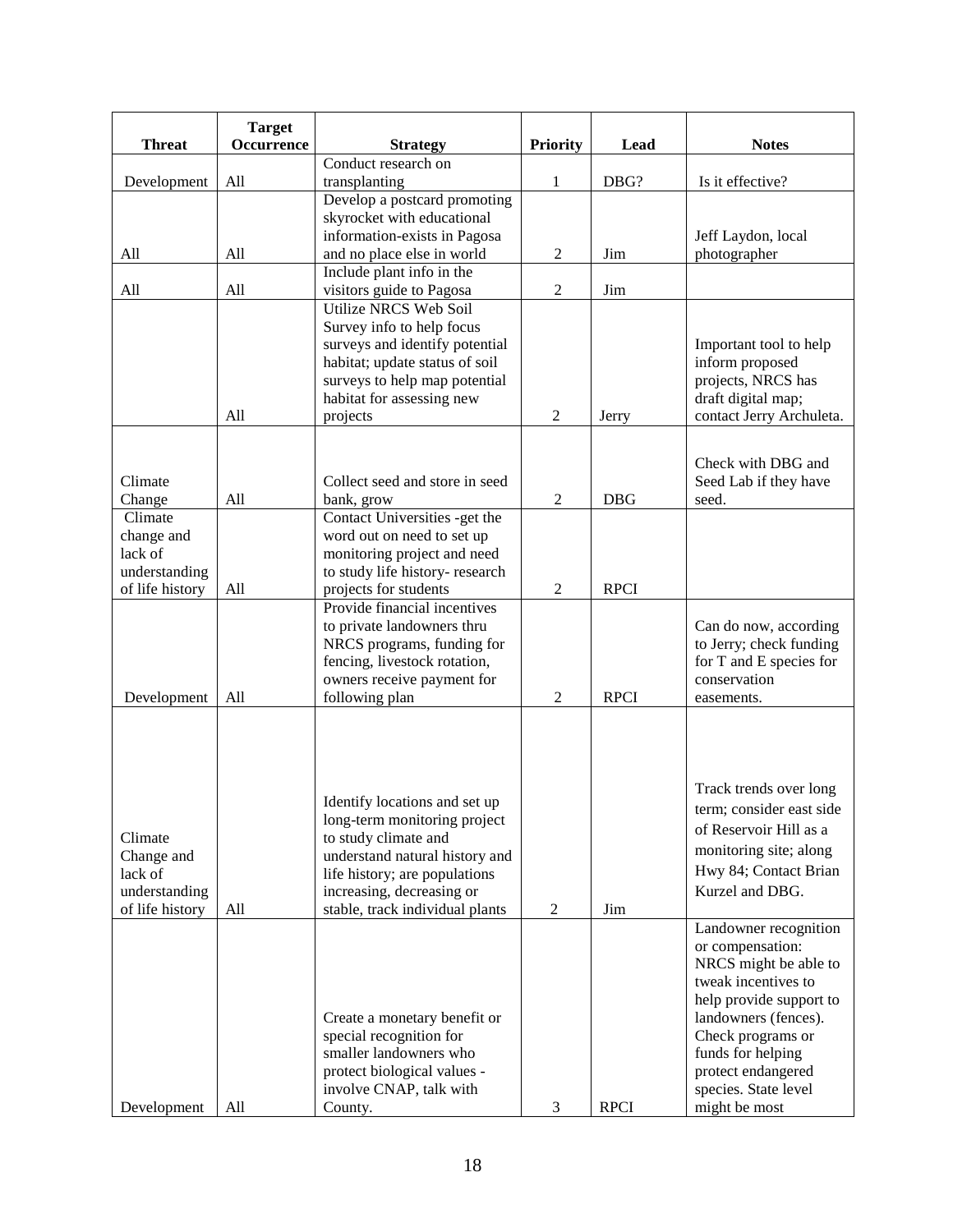|                                            | <b>Target</b>                                  |                                                                                                                                                                                                                                                                                         |                 |                       |                                                                                                                                                                                                                                                                                                                   |
|--------------------------------------------|------------------------------------------------|-----------------------------------------------------------------------------------------------------------------------------------------------------------------------------------------------------------------------------------------------------------------------------------------|-----------------|-----------------------|-------------------------------------------------------------------------------------------------------------------------------------------------------------------------------------------------------------------------------------------------------------------------------------------------------------------|
| <b>Threat</b>                              | Occurrence                                     | <b>Strategy</b>                                                                                                                                                                                                                                                                         | <b>Priority</b> | Lead                  | <b>Notes</b>                                                                                                                                                                                                                                                                                                      |
|                                            |                                                |                                                                                                                                                                                                                                                                                         |                 |                       | appropriate to contact<br>to help put together a<br>program. Properties <<br>40 acres with<br>easements still get<br>taxed.                                                                                                                                                                                       |
| Lack of                                    |                                                |                                                                                                                                                                                                                                                                                         |                 |                       |                                                                                                                                                                                                                                                                                                                   |
| understanding                              |                                                |                                                                                                                                                                                                                                                                                         |                 | <b>DBG</b>            |                                                                                                                                                                                                                                                                                                                   |
| of life history                            | All                                            | Develop research protocol                                                                                                                                                                                                                                                               | 3               | <b>FWS</b>            |                                                                                                                                                                                                                                                                                                                   |
|                                            | All                                            | Discuss possibility of town<br>and/or county holding open<br>space and maintaining open<br>space priorities if not already<br>identified.                                                                                                                                               | 3               |                       |                                                                                                                                                                                                                                                                                                                   |
|                                            |                                                | Education: Rare plant talk for                                                                                                                                                                                                                                                          |                 |                       |                                                                                                                                                                                                                                                                                                                   |
|                                            | All                                            | Audubon & others                                                                                                                                                                                                                                                                        | 3               |                       |                                                                                                                                                                                                                                                                                                                   |
|                                            |                                                | Education: Schools (field                                                                                                                                                                                                                                                               |                 |                       |                                                                                                                                                                                                                                                                                                                   |
|                                            | All                                            | trips help with surveys, etc.)                                                                                                                                                                                                                                                          | 3               |                       |                                                                                                                                                                                                                                                                                                                   |
|                                            |                                                | Recognition to owners for                                                                                                                                                                                                                                                               |                 |                       |                                                                                                                                                                                                                                                                                                                   |
|                                            | All                                            | special protection of the rare<br>plants.                                                                                                                                                                                                                                               | 3               |                       |                                                                                                                                                                                                                                                                                                                   |
|                                            |                                                | Work with FWS to move                                                                                                                                                                                                                                                                   |                 |                       |                                                                                                                                                                                                                                                                                                                   |
|                                            |                                                | forward with listing of the                                                                                                                                                                                                                                                             |                 |                       |                                                                                                                                                                                                                                                                                                                   |
|                                            | All                                            | species                                                                                                                                                                                                                                                                                 | 3               |                       |                                                                                                                                                                                                                                                                                                                   |
|                                            |                                                |                                                                                                                                                                                                                                                                                         |                 |                       |                                                                                                                                                                                                                                                                                                                   |
| <b>Strategies for specific occurrences</b> |                                                |                                                                                                                                                                                                                                                                                         |                 |                       |                                                                                                                                                                                                                                                                                                                   |
| Development                                | Parcels 40<br>acres (and<br>larger<br>parcels) | Investigate conservation<br>options: Compensation for<br>management agreement<br>requires outside funding<br>source; access easement<br>model; purchase conservation<br>easement-GOCO; sale by<br>willing landowner/purchase<br>by county or land trust.<br>Talk to county facility mgr | 1               | Sandy,<br>Karin       | No property tax<br>advantage to doing an<br>easement if land does<br>not already have ag<br>status. County assessor<br>not a supporter of<br>conservation<br>easements. Update:<br>New assessor in 2011.<br>Trend may be getting<br>strengthened. Also, are<br>the 3 parcels<br>subdividable? Already<br>platted? |
|                                            |                                                | (Roads and Bridges dept) -                                                                                                                                                                                                                                                              |                 |                       |                                                                                                                                                                                                                                                                                                                   |
|                                            |                                                | start with Greg Schulte, Cty                                                                                                                                                                                                                                                            |                 |                       |                                                                                                                                                                                                                                                                                                                   |
|                                            | Pagosa,                                        | Manager (@ Courthouse)                                                                                                                                                                                                                                                                  |                 |                       |                                                                                                                                                                                                                                                                                                                   |
|                                            | County                                         | about the plants on this                                                                                                                                                                                                                                                                |                 |                       | Protect the site and set                                                                                                                                                                                                                                                                                          |
| All                                        | Garage                                         | property                                                                                                                                                                                                                                                                                | 1               | Peggy                 | up monitoring plots.                                                                                                                                                                                                                                                                                              |
|                                            | Large                                          | Talk with landowner<br>representative. Our goals:<br>keep eye out, think outside<br>box, and negotiate<br>monitoring? Design parking<br>lot for rodeo and conserve                                                                                                                      |                 | Sandy and<br>Sue-keep | May be more receptive<br>to collect seed or<br>similar task,<br>monitoring; if listed $&$<br>if developed, federal                                                                                                                                                                                                |
| Development                                | parcels                                        | plants too, and obtain access                                                                                                                                                                                                                                                           | 1               | eye on it             | nexus.                                                                                                                                                                                                                                                                                                            |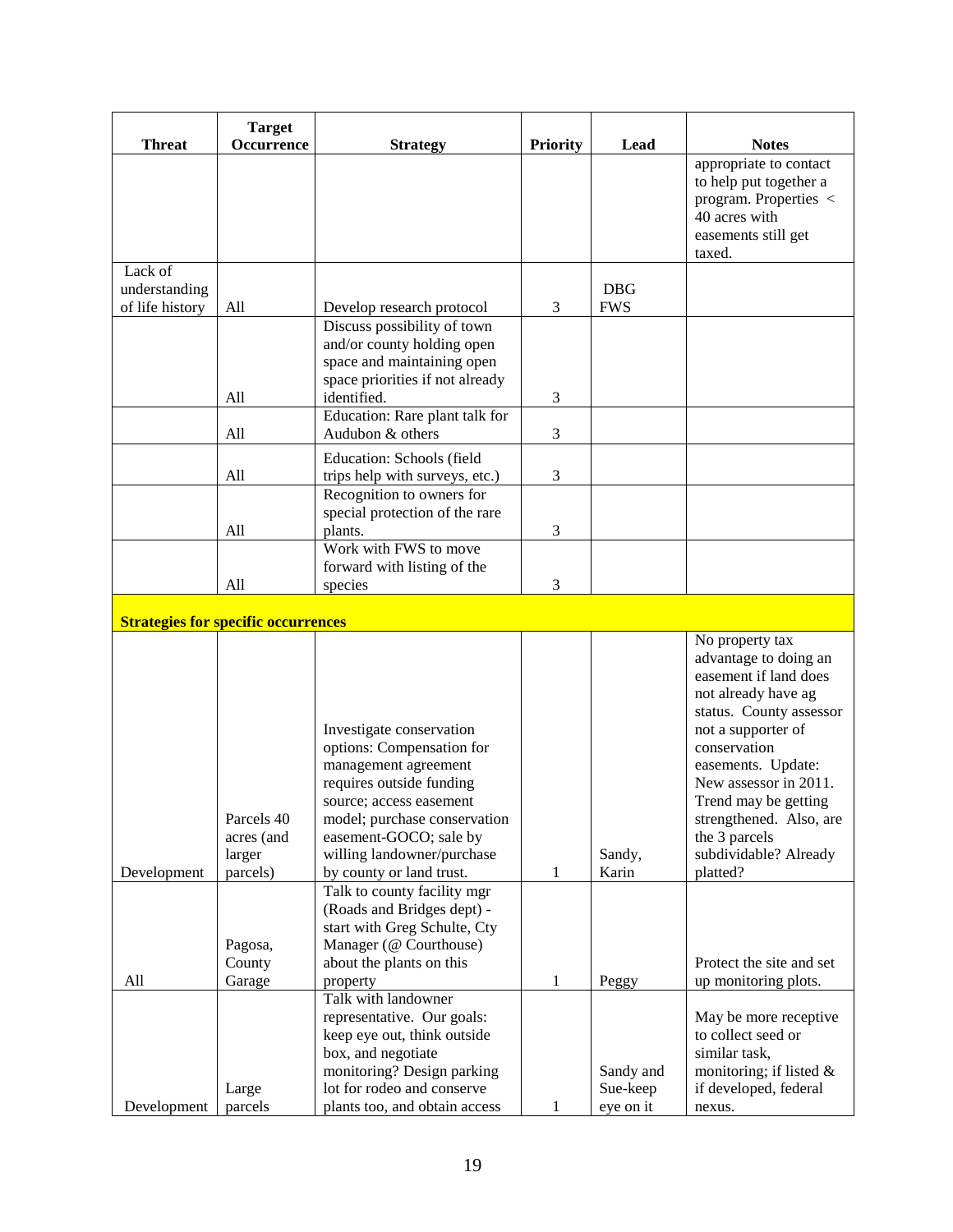|                | <b>Target</b> |                                 |                 |             |                                             |
|----------------|---------------|---------------------------------|-----------------|-------------|---------------------------------------------|
| <b>Threat</b>  | Occurrence    | <b>Strategy</b>                 | <b>Priority</b> | Lead        | <b>Notes</b>                                |
|                |               | easement. Make the plant        |                 |             |                                             |
|                |               | area something special, a       |                 |             |                                             |
|                |               | special interest area.          |                 |             |                                             |
|                |               | Management lease? Ideally       |                 |             |                                             |
|                |               | design development that is      |                 |             |                                             |
|                |               | win-win.                        |                 |             |                                             |
|                |               |                                 |                 |             | Ownership change;                           |
|                |               |                                 |                 |             | development plan                            |
|                |               |                                 |                 |             | includes keeping rural                      |
|                |               |                                 |                 |             | character. Update:                          |
|                |               |                                 |                 |             | County purchased<br>private parcel in early |
|                |               |                                 |                 |             | 2011; initial plans are                     |
|                |               |                                 |                 |             | to create a County                          |
|                | Large         |                                 |                 | Sandy,      | government campus on                        |
| Development    | parcels       | Keep an eye on it               | 1               | <b>RPCI</b> | property.                                   |
|                |               | Meet with landowner re          |                 |             |                                             |
|                |               | development; seek open space    |                 |             |                                             |
|                |               | to protect plant; investigate   |                 |             |                                             |
|                |               | potential protection ideas with |                 |             |                                             |
|                | Private       | La Plata Open Space             |                 | $\lim$ /    | Jerry will share                            |
| Development    | parcels       | Conservancy                     | 1               | Ecosphere   | information                                 |
|                |               |                                 |                 |             | <b>BLM</b> will monitor                     |
|                |               |                                 |                 |             | Dyke population for                         |
|                |               | Long-term monitoring - one      |                 |             | effects from utility and                    |
|                |               | of few places in natural        |                 |             | road projects (Sara).                       |
| Utility & road | Dyke          | condition.                      | 1               | Sara        |                                             |
|                |               |                                 |                 |             |                                             |
| Utility & road | Dyke          | Assess need for fencing         | 2               | Sara        |                                             |

#### **2010 Notes on Strategies:**

- 1. Pagosa skyrocket was proposed for listing as endangered by FWS in June 2010 and was listed in July 2011. Critical habitat was also proposed for Pagosa skyrocket. Critical habitat does not change anything on private land, unless there is a federal nexus. The recovery plan will be developed after critical habitat is defined.
- 2. Development: Blue Sky Ranch development plan included keeping rural character. Blue Sky Village is proposed mix of townhomes, condos, and houses. No plans are immediate for these developments. Levine (Reservoir River Ranch) might be more amenable to talking with our group. No Open Space plan exists for Archuleta County.

#### **August 2011 Update:**

- 1. The final rule listing Pagosa skyrocket as endangered was published on July 27, 2011, with the rule becoming effective on August 26, 2011 (USFWS 2011a).
- 2. Critical habitat has been proposed for Pagosa skyrocket (USFWS 2011b).
- 3. The County purchased land in early 2011 with the initial idea of developing the property as the new County government campus.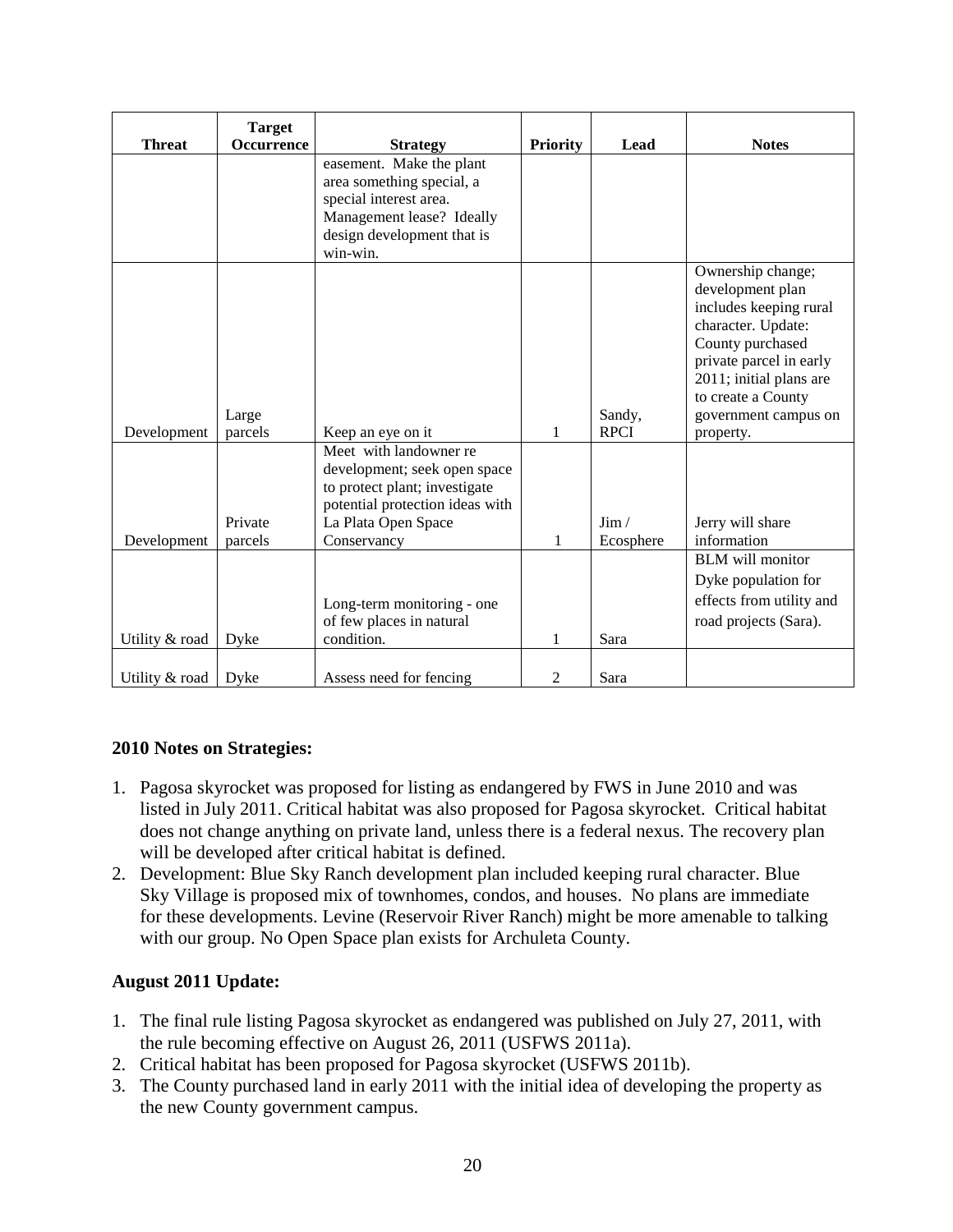### <span id="page-20-0"></span>**VI. Next Steps**

The group plans to meet again on an annual or biannual basis to gauge progress toward implementation of strategies. Future meetings will be a good opportunity to delve into strategies for conserving high-ranked occurrences of the other two key rare plant species in the area – *Townsendia glabella* and *Lesquerella pruinosa.*

At the August 2010 meeting, Ellen Mayo, FWS, informed the participants that she was working on a listing package proposing the Pagosa skyrocket as Endangered. The final rule listing Pagosa skyrocket as endangered was published on July 27, 2011, with the rule becoming effective on August 26, 2011 (USFWS 2011a).

# **VII. References**

- Anderson, D. G. 2004. *Ipomopsis polyantha* (Rydberg) V. Grant (Pagosa ipomopsis): A Technical Conservation Assessment. Prepared for the USDA Forest Service, Rocky Mountain Region, Species Conservation Project
- Anderson, J. 1988. Status report for *Ipomopsis polyantha* var. *polyantha*. Unpublished report prepared for the US Fish and Wildlife Service, Grand Junction, CO.
- Isberg, K. 1992. Rare plant species found south of town. Pagosa Springs Sun. Vol. 83 no. 40. Pagosa Springs, Archuleta County, Co 84147.
- Kram, M., B. Neely, A.Oliver, and S. Panjabi. 2008. Rare Plant Conservation Planning Workshop: Pagosa Springs Priority Action Area. Prepared by The Nature Conservancy and the Colorado Natural Heritage Program. Unpublished report prepared for the National Fish and Wildlife Foundation.
- Lyon, P., J. Sovell, and L. Grunau. 2000. Upper San Juan Basin Biological Assessment. Colorado Natural Heritage Program, CSU, Ft. Collins, CO.
- Neely, B., S. Panjabi, E. Lane, P. Lewis, C. Dawson, A. Kratz, B. Kurzel, T. Hogan, J. Handwerk, S. Krishnan, J. Neale, and N. Ripley. 2009. Colorado Rare Plant Conservation Strategy. Developed by the Colorado Rare Plant Conservation Initiative. The Nature Conservancy, Boulder, Colorado. Funded by the National Fish and Wildlife Foundation. 117 pp.
- U.S. Fish and Wildlife Service. 2010. Endangered and Threatened Wildlife and Plants; Listing *Ipomopsis polyantha* (Pagosa Skyrocket) as Endangered Throughout Its Range, Federal Register: June 23, 2010 (Volume 75, Number 120) Proposed Rules: Page 35721-35746]. Federal Register Online via GPO Access [wais.access.gpo.gov]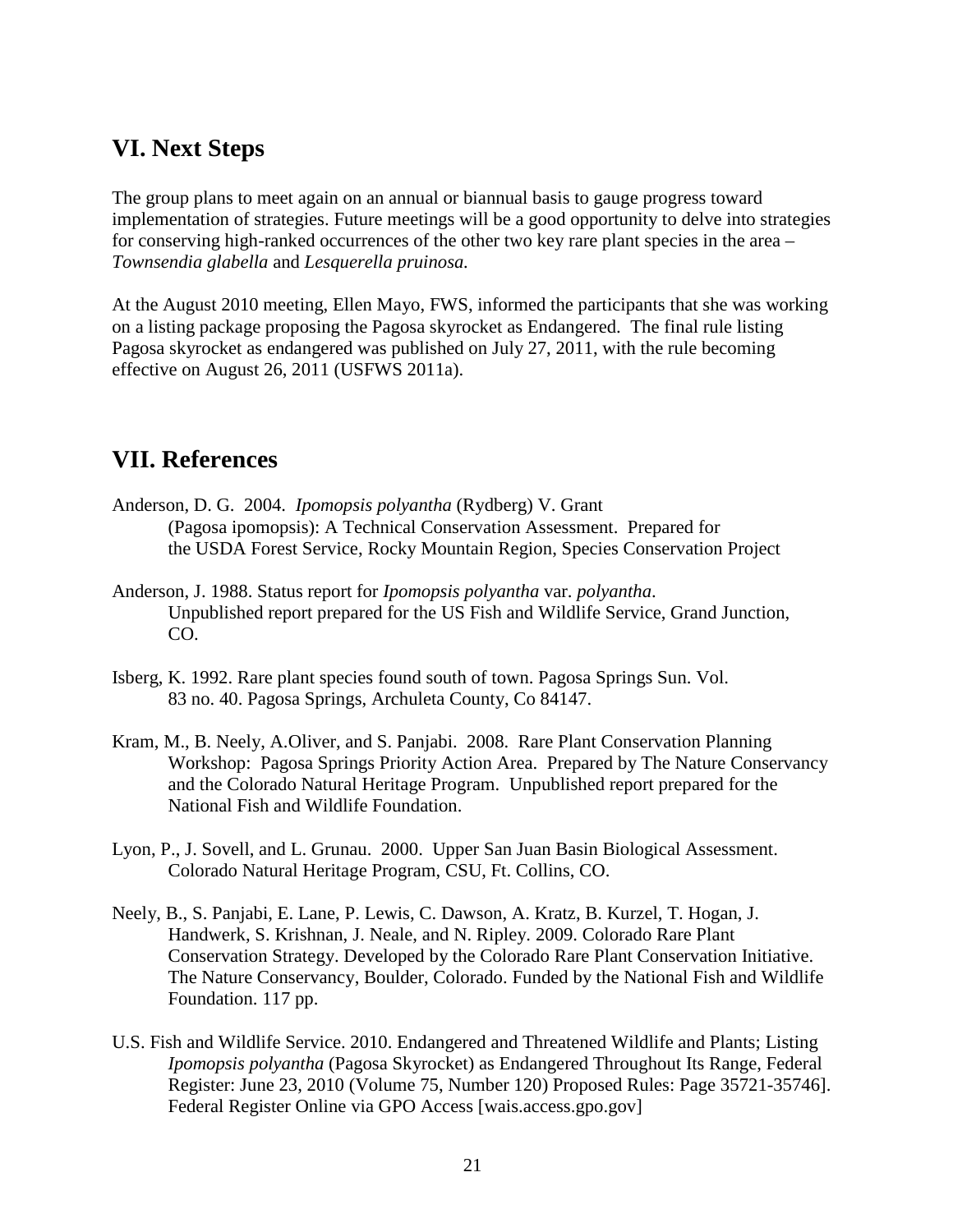- U.S. Fish and Wildlife Service. 2011a. Endangered and Threatened Wildlife and Plants; Determination of Endangered Status for *Ipomopsis polyantha* (Pagosa Skyrocket) and Threatened Status for *Penstemon debilis* (Parachute Beardtongue) and *Phacelia submutica* (DeBeque Phacelia). Federal Register: July 23, 2011 (Vol. 76, No. 144). Final rule: Page 45054-45075]. Federal Register Online via GPO Access [wais.access.gpo.gov]
- U.S. Fish and Wildlife Service (USFWS). 2011b. Federal Register Vol. 76, No. 144. Endangered and Threatened Wildlife and Plants; Designation of Critical Habitat for *Ipomopsis polyantha* (Pagosa Skyrocket) and Threatened Status for *Penstemon debilis* (Parachute Beardtongue) and *Phacelia submutica* (DeBeque Phacelia). July 27, 2011.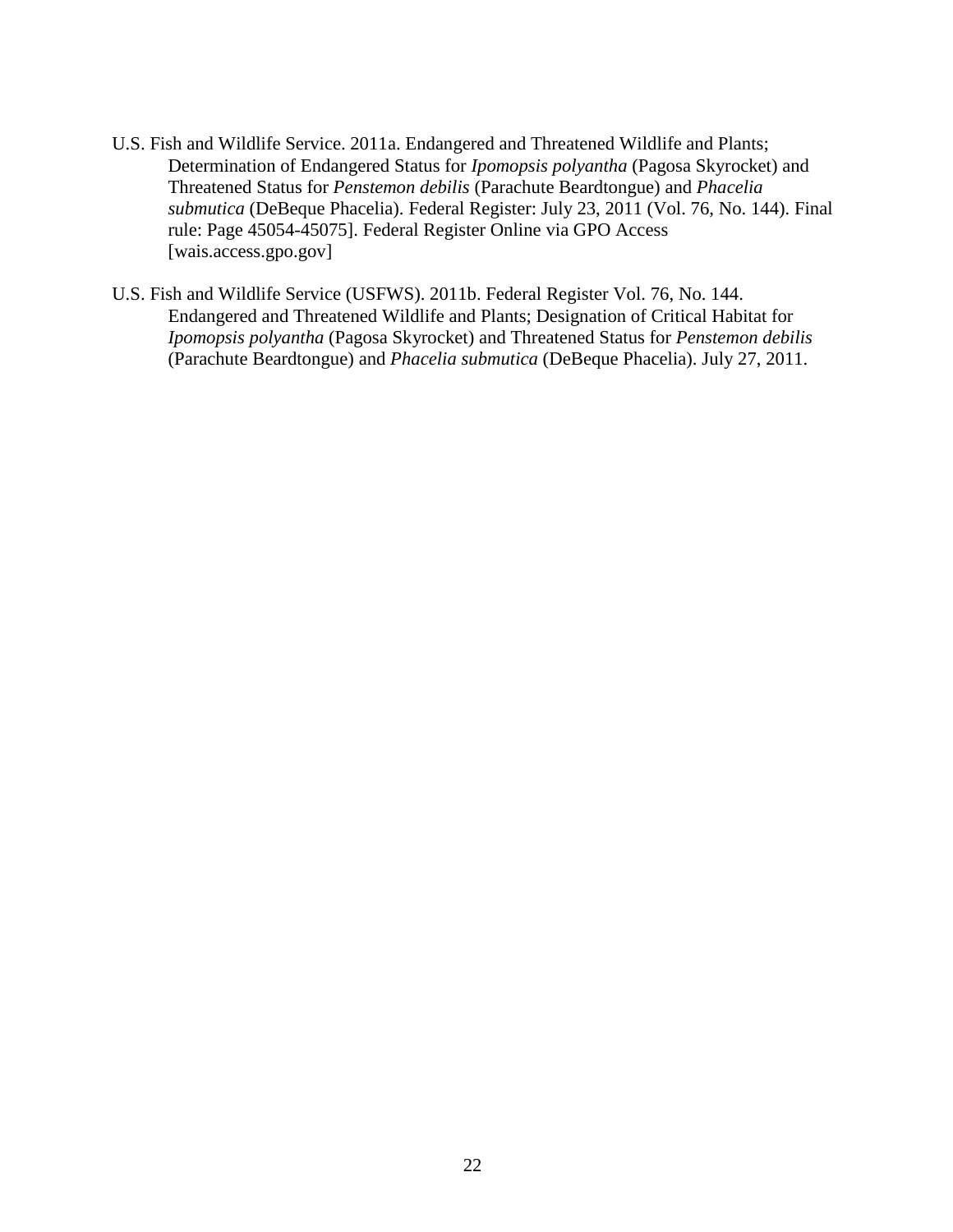# <span id="page-22-0"></span>**Attachment 1. Additional key species and plant communities in the Pagosa Springs area**

Although the focus of the workshop was on the Pagosa skyrocket and to a lesser degree on the other globally imperiled plants (frosty bladderpod, Gray's Townsend daisy), other key species and plant communities are known from the Pagosa Springs area as shown in the table below (Colorado Natural Heritage Program, http://www.cnhp.colostate.edu/). Specifically, the table identifies rare species and rare and/or high quality examples of plant communities in the Pagosa Springs area. These and other biodiversity values should be considered with more detailed planning efforts for this area.

|                                  |                                 | Global          | <b>State</b>     |                    |
|----------------------------------|---------------------------------|-----------------|------------------|--------------------|
| <b>Scientific name</b>           | <b>Common name</b>              | rank            | rank             | <b>Major</b> group |
|                                  | <b>Boreal Toad (Southern</b>    |                 |                  |                    |
|                                  | <b>Rocky Mountain</b>           |                 |                  |                    |
| <b>Bufo</b> boreas               | Population)                     | G4T1Q           | S <sub>1</sub>   | Amphibians         |
| Cypseloides niger                | <b>Black Swift</b>              | G <sub>4</sub>  | S <sub>3</sub> B | <b>Birds</b>       |
| Dendroica graciae                | Grace's Warbler                 | G <sub>5</sub>  | S <sub>3</sub> B | <b>Birds</b>       |
|                                  | American Peregrine              |                 |                  |                    |
| Falco peregrinus anatum          | Falcon                          | G4T4            | S2B              | <b>Birds</b>       |
| Haliaeetus leucocephalus         | <b>Bald Eagle</b>               | $\overline{G5}$ | S1B, S3N         | <b>Birds</b>       |
| Melanerpes lewis                 | Lewis's Woodpecker              | G <sub>4</sub>  | S4               | <b>Birds</b>       |
|                                  | <b>Great Basin Silverspot</b>   |                 |                  |                    |
| Speyeria nokomis nokomis         | <b>Butterfly</b>                | G3T1            | S <sub>1</sub>   | Insects            |
| Cynomys gunnisoni                | <b>Gunnison's Prairie Dog</b>   | G <sub>5</sub>  | S <sub>5</sub>   | Mammals            |
| Abies concolor - Picea           |                                 |                 |                  |                    |
| pungens - Populus                |                                 |                 |                  |                    |
| angustifolia / Acer glabrum      |                                 |                 |                  | Natural            |
| Forest                           | <b>Montane Riparian Forests</b> | G2              | S <sub>2</sub>   | Communities        |
| Abies lasiocarpa / Alnus         |                                 |                 |                  | Natural            |
| incana Forest                    | <b>Montane Riparian Forests</b> | G <sub>5</sub>  | S <sub>5</sub>   | Communities        |
| Abies lasiocarpa / Erigeron      |                                 |                 |                  | Natural            |
| eximius Forest                   | <b>Subalpine Forests</b>        | G <sub>5</sub>  | <b>S4</b>        | Communities        |
| Abies lasiocarpa / Mertensia     |                                 |                 |                  | Natural            |
| ciliata Forest                   | <b>Montane Riparian Forests</b> | G <sub>5</sub>  | S <sub>5</sub>   | Communities        |
| Abies lasiocarpa / Vaccinium     |                                 |                 |                  | Natural            |
| myrtillus Forest                 | <b>Subalpine Forests</b>        | G <sub>5</sub>  | S <sub>5</sub>   | Communities        |
| Acer negundo - Populus           |                                 |                 |                  |                    |
| angustifolia / Cornus sericea    | Narrowleaf Cottonwood           |                 |                  | Natural            |
| Forest                           | <b>Riparian Forests</b>         | G2              | S <sub>2</sub>   | Communities        |
| Alnus incana - Salix             |                                 |                 |                  |                    |
| (monticola, lucida, ligulifolia) | Thinleaf Alder-Mixed            |                 |                  | Natural            |
| Shrubland                        | <b>Willow Species</b>           | G <sub>3</sub>  | S <sub>3</sub>   | Communities        |
| Alnus incana - Salix             | Montane Riparian                |                 |                  | Natural            |
| drummondiana Shrubland           | Shrubland                       | G <sub>3</sub>  | S <sub>3</sub>   | Communities        |
| Alnus incana / Mesic Forbs       | <b>Thinleaf Alder/Mesic</b>     |                 |                  | Natural            |
| Shrubland                        | Forb Riparian Shrubland         | G <sub>3</sub>  | S <sub>3</sub>   | Communities        |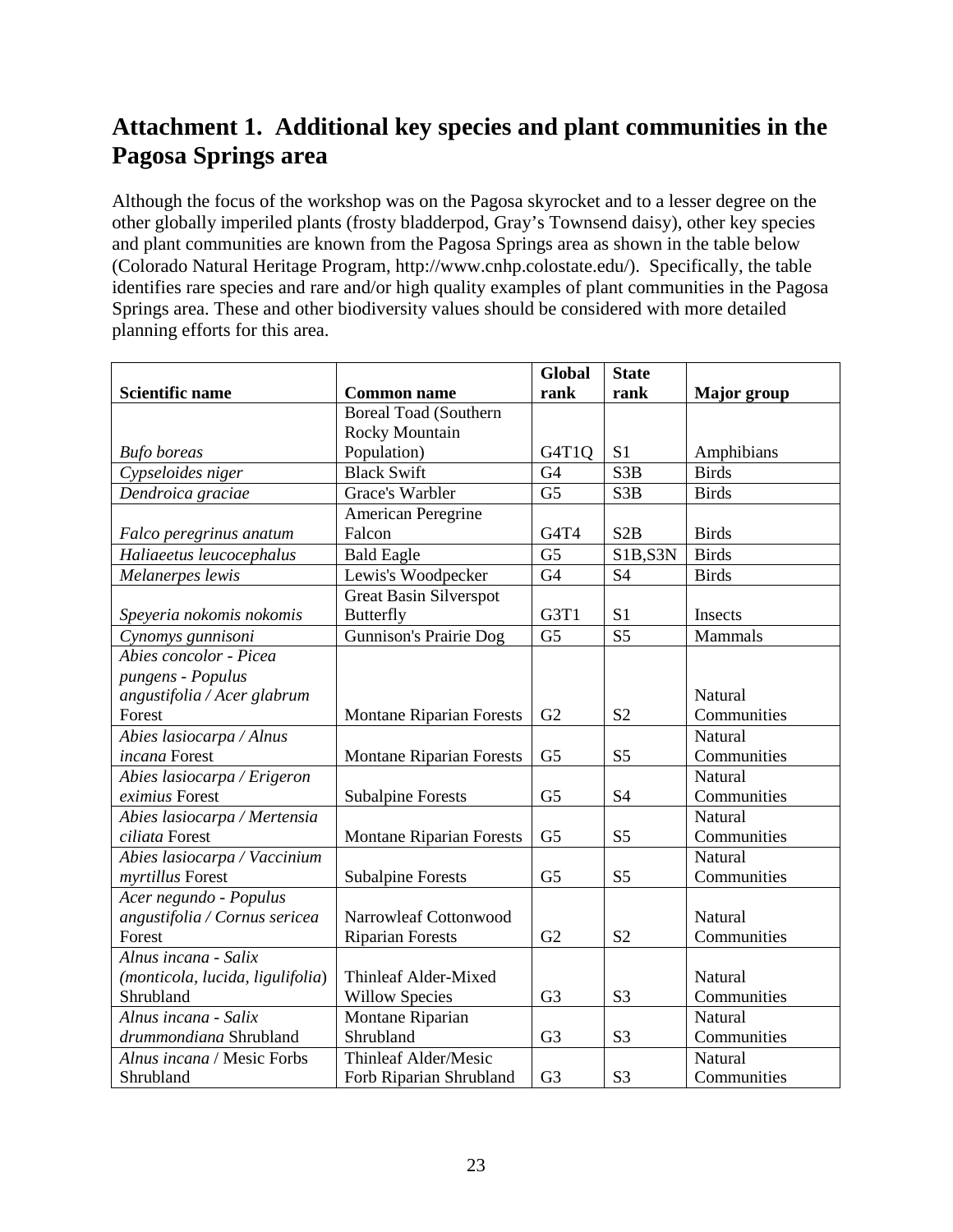|                              |                                 | <b>Global</b>  | <b>State</b>   |                    |
|------------------------------|---------------------------------|----------------|----------------|--------------------|
| <b>Scientific name</b>       | <b>Common name</b>              | rank           | rank           | <b>Major</b> group |
| Caltha leptosepala           |                                 |                |                | Natural            |
| Herbaceous Vegetation        | Montane Wet Meadows             | G <sub>4</sub> | S <sub>4</sub> | Communities        |
| Cardamine cordifolia -       |                                 |                |                |                    |
| Mertensia ciliata Herbaceous |                                 |                |                | Natural            |
| Vegetation                   | Alpine Wetlands                 | G <sub>4</sub> | <b>S4</b>      | Communities        |
| Carex aquatilis - Carex      |                                 |                |                |                    |
| utriculata Herbaceous        |                                 |                |                | Natural            |
| Vegetation                   | <b>Montane Wet Meadows</b>      | G <sub>4</sub> | S <sub>4</sub> | Communities        |
| Carex atherodes Herbaceous   |                                 |                |                | Natural            |
| Vegetation                   |                                 | G3G5           | S2?            | Communities        |
| Carex pellita Herbaceous     |                                 |                |                | <b>Natural</b>     |
| Vegetation                   | <b>Montane Wet Meadows</b>      | G <sub>3</sub> | S <sub>3</sub> | Communities        |
| Carex utriculata Herbaceous  | <b>Beaked Sedge Montane</b>     |                |                | <b>Natural</b>     |
| Vegetation                   | Wet Meadows                     | G <sub>5</sub> | S <sub>4</sub> | Communities        |
| Danthonia parryi Herbaceous  |                                 |                |                | Natural            |
| Vegetation                   | <b>Montane Grasslands</b>       | G <sub>3</sub> | S <sub>3</sub> | Communities        |
| Eleocharis quinqueflora      |                                 |                |                | Natural            |
| Herbaceous Vegetation        | Alpine Wetlands                 | G <sub>4</sub> | S3S4           | Communities        |
| Festuca arizonica -          |                                 |                |                |                    |
| Muhlenbergia montana         |                                 |                |                | Natural            |
| Herbaceous Vegetation        | <b>Montane Grasslands</b>       | G <sub>3</sub> | S <sub>2</sub> | Communities        |
| Picea pungens / Alnus incana |                                 |                |                | Natural            |
| Woodland                     | <b>Montane Riparian Forests</b> | G <sub>3</sub> | S <sub>3</sub> | Communities        |
| Populus angustifolia -       |                                 |                |                |                    |
| Juniperus scopulorum         |                                 |                |                | Natural            |
| Woodland                     | <b>Montane Riparian Forest</b>  | G2G3           | S2S3           | Communities        |
| Populus angustifolia - Picea |                                 |                |                |                    |
| pungens / Alnus incana       |                                 |                |                | Natural            |
| Woodland                     | <b>Montane Riparian Forests</b> | G <sub>3</sub> | S <sub>3</sub> | Communities        |
| Populus angustifolia -       |                                 |                |                |                    |
| Pseudotsuga menziesii        |                                 |                |                | Natural            |
| Woodland                     | <b>Montane Riparian Forest</b>  | G <sub>3</sub> | S <sub>2</sub> | Communities        |
| Populus angustifolia / Alnus |                                 |                |                | Natural            |
| incana Woodland              | <b>Montane Riparian Forest</b>  | G <sub>3</sub> | S <sub>3</sub> | Communities        |
|                              | Narrowleaf                      |                |                |                    |
| Populus angustifolia / Salix | Cottonwood/Mixed                |                |                |                    |
| (monticola, drummondiana,    | <b>Willows Montane</b>          |                |                | Natural            |
| lucida) Woodland             | <b>Riparian Forest</b>          | G <sub>3</sub> | S <sub>3</sub> | Communities        |
| Populus angustifolia / Salix | Narrowleaf Cottonwood           |                |                | Natural            |
| exigua Woodland              | <b>Riparian Forests</b>         | G4             | S <sub>4</sub> | Communities        |
| Populus angustifolia / Salix | Foothills Riparian              |                |                | Natural            |
| irrorata Woodland            | Woodland                        | G2             | S <sub>2</sub> | Communities        |
| Populus angustifolia / Salix |                                 |                |                |                    |
| ligulifolia - Shepherdia     | Narrowleaf Cottonwood           |                |                | Natural            |
| argentea Woodland            | <b>Riparian Forests</b>         | G <sub>1</sub> | S <sub>3</sub> | Communities        |
| Pseudotsuga menziesii /      | Lower Montane Riparian          |                |                | Natural            |
| Cornus sericea Woodland      | Forests                         | G4             | S <sub>2</sub> | Communities        |
| Salix bebbiana Shrubland     | <b>Montane Willow Carrs</b>     | G3?            | S <sub>2</sub> | Natural            |